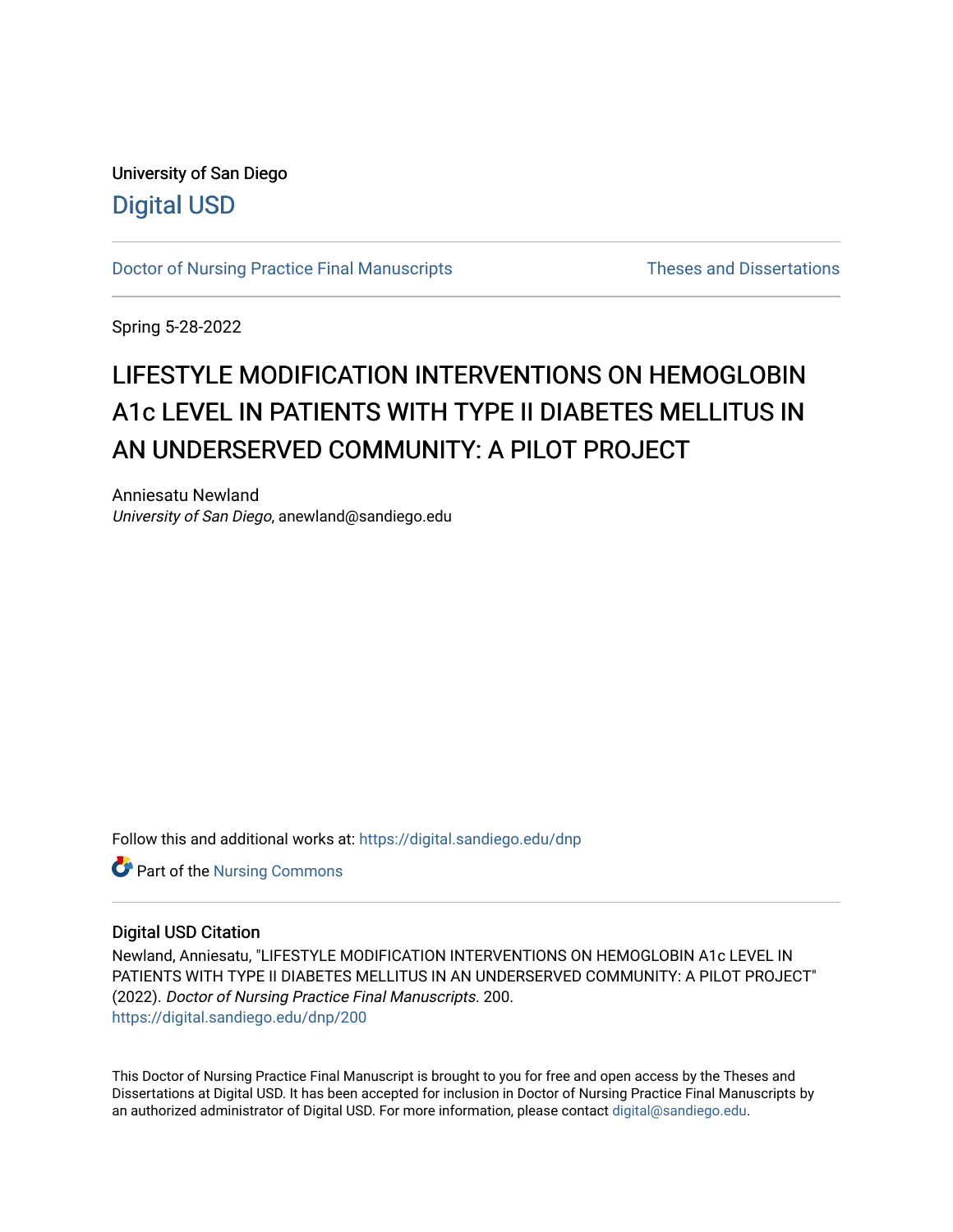# LIFESTYLE MODIFICATION INTERVENTIONS ON HEMOGLOBIN A1c LEVEL IN PATIENTS WITH TYPE II DIABETES MELLITUS IN AN UNDERSERVED COMMUNITY: A PILOT PROJECT

## UNIVERSITY OF SAN DIEGO Hahn School of Nursing and Health Science Beyster Institute of Nursing

## DOCTOR OF NURSING PRACTICE PORTFOLIO

by

Anniesatu Newland, MSN, FNP-C

## A portfolio presented to the

## FACULTY OF THE HAHN SCHOOL OF NURSING AND HEALTH SCIENCE UNIVERSITY OF SAN DIEGO

In partial fulfillment of the requirements for the degree

## DOCTOR OF NURSING PRACTICE

May 22, 2022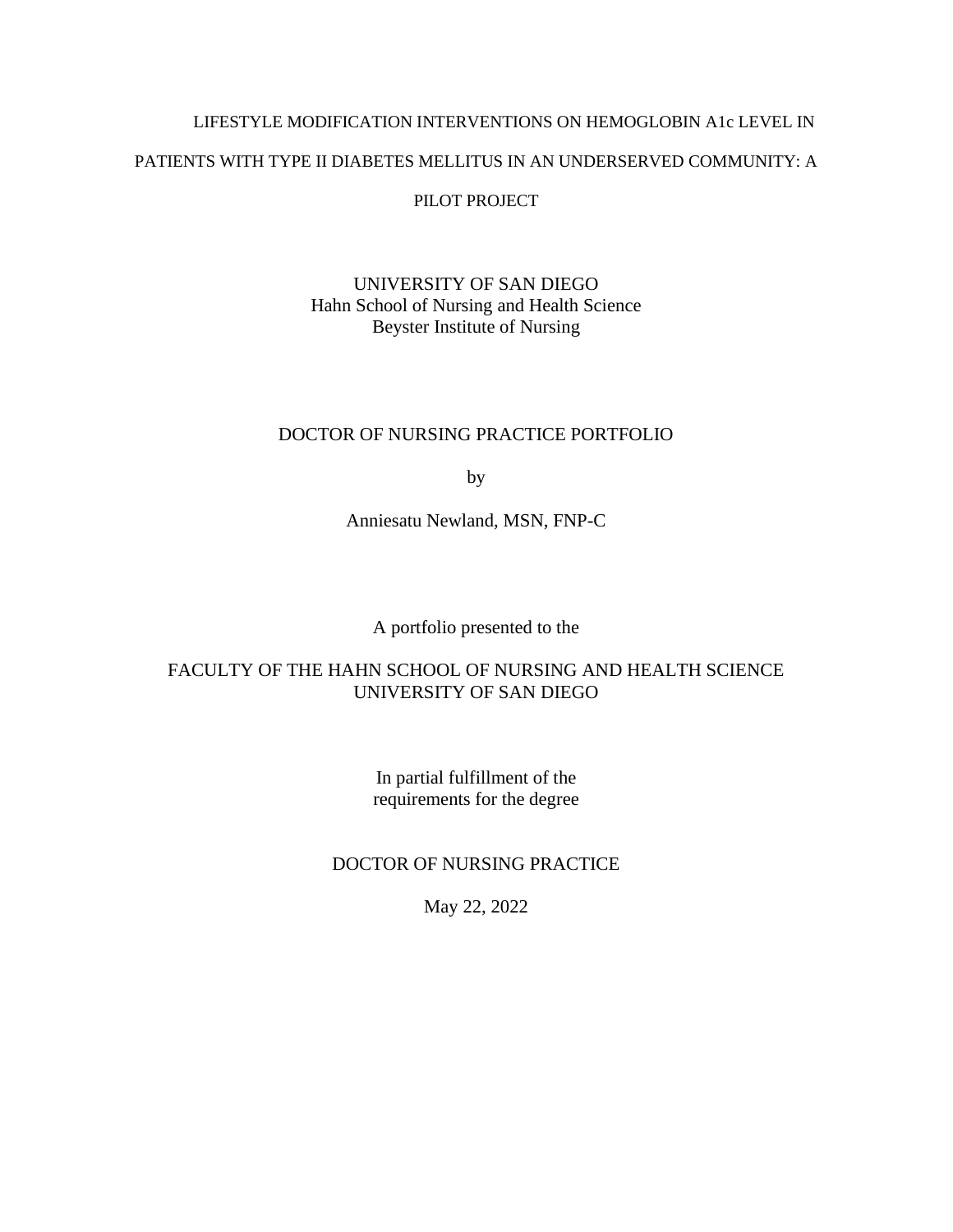#### **Abstract**

**Abstract**: Type 2 diabetes mellitus (T2DM) is a pandemic of great concern among the nutritionrelated non-communicable diseases. Its prevalence is mounting worldwide, particularly in underserved communities and minority groups. In 2019, 463 million people were diagnosed with T2DM, a number expected to increase to 578 million by 2030 globally. The prevalence of T2DM is increasing the mortality rate from cardiovascular complications. The social and health costs of treating this disease is currently 11% of the global health budget. This project aims to utilize an evidence-based approach to assess lifestyle interventions' effectiveness at decreasing the Hemoglobin A1c levels in T2DM individuals after 3 months of lifestyle modifications.

*Keywords:* type 2 diabetes mellitus, physical activity, lifestyle modifications, prevention, HgA1c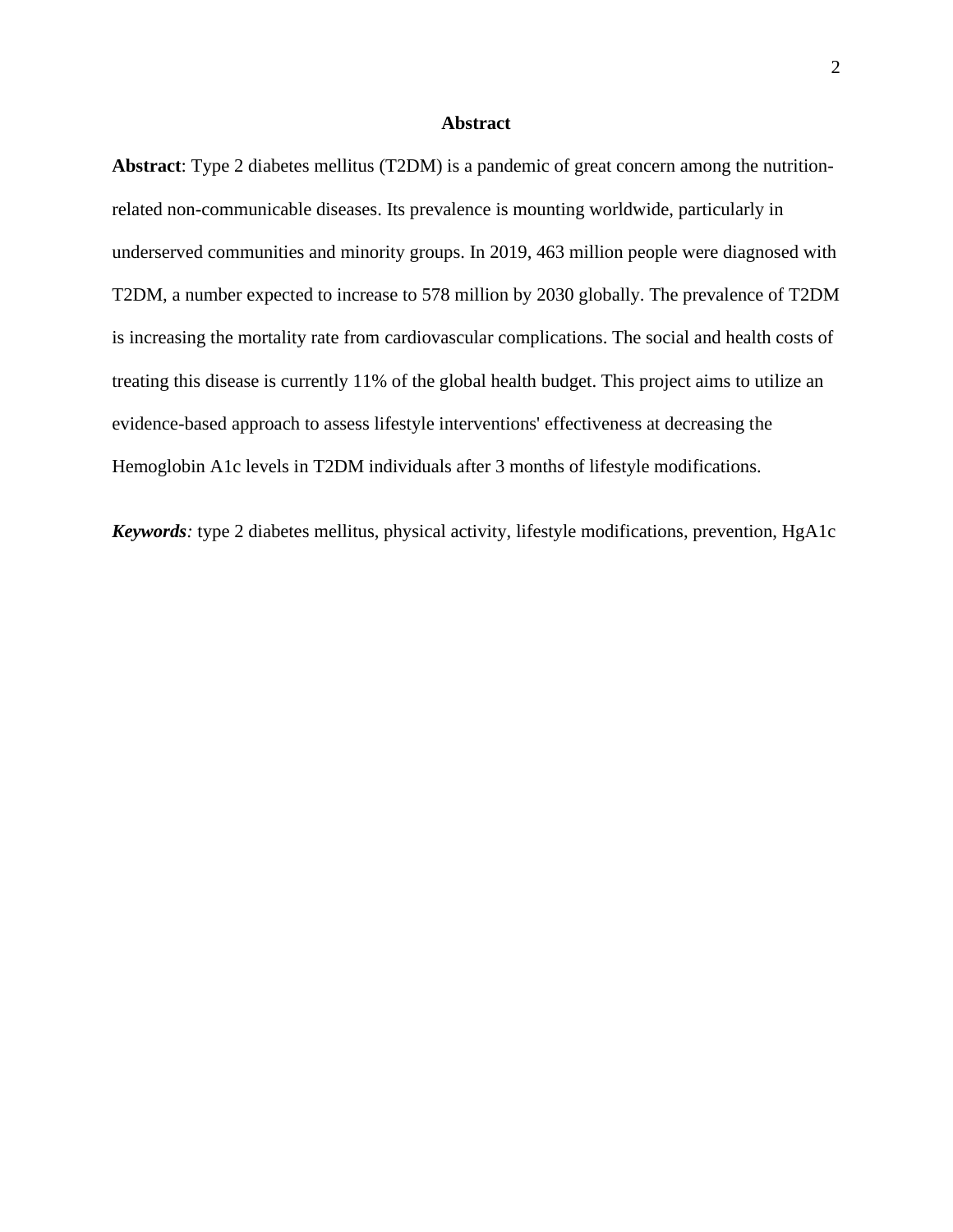#### **Diabetes Mellitus in an Underserved Community: A Pilot Project**

Diabetes mellitus (DM) is a chronic non-communicable disease affecting carbohydrate and glucose utilization due to the pancreas' inadequate insulin production. DM develops when the body cannot regulate glucose balance, leading to complications such as heart disease, blindness, kidney failure, nerve damage, and lower-extremity amputations (CDC, 2020). Common causes of mortality among patients with uncontrolled DM include heart disease, chronic renal failure, and cerebral vascular accidents. As a result of the high morbidity rates, individuals with DM require more support in managing the disease. There is no cure for DM; however, DM can be adequately controlled with pharmacological interventions and lifestyle modifications, such as a healthy diet and aerobic exercise.

#### **Background**

According to the Center for Disease Control and Prevention (CDC, 2020), DM is the seventh leading cause of death in the United States, affecting about 34.2 million people in 2018. The rate of DM continues to rise both in the United States and globally. The CDC projected an increase of DM cases by 54% (54.9 million) by 2030. Concern is growing about this disease due to the rise of cases and possibly earlier onset of type 2 DM (T2DM). T2DM is the most common type of DM, affecting about 90%-95% of America's total cases (CDC, 2020). T2DM most often develops in people over age 45. However, more young adults, teenagers, and even grade school children are developing this disease (CDC, 2020).

The rate of obesity and cardiovascular disease in urban communities has been rising, increasing the likelihood of T2DM (Animaw & Seyoum, 2017). The clinic used for this project was a Federally Qualified Health Center (FQHC) clinic located in an urban community in southern Los Angeles with a significant number of patients at risk of cardiovascular disease from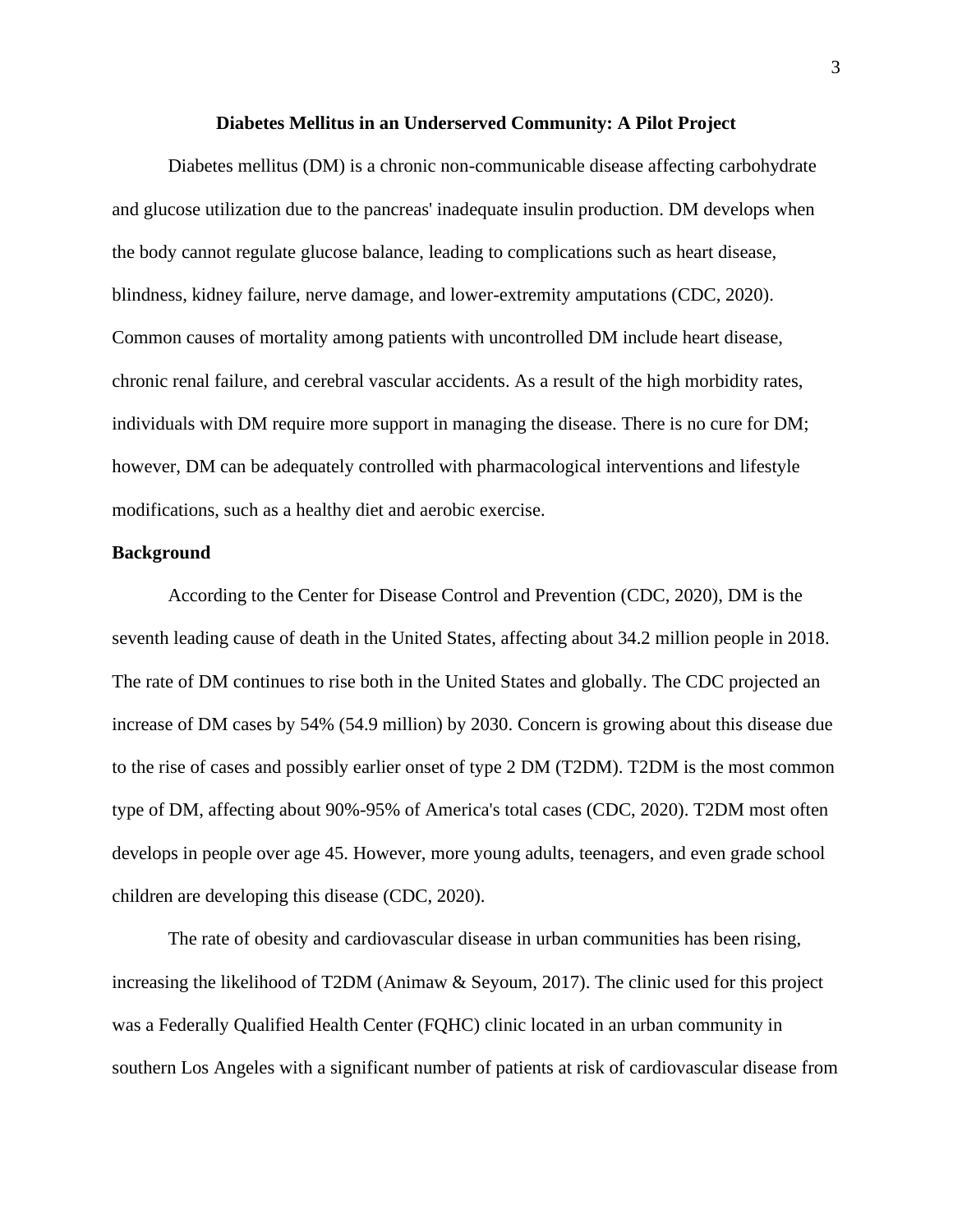worsening DM. The high rate of DM seen in this community could be attributed to socioeconomic status, education level, diet, cultural beliefs, treatment compliance, and resources to encourage optimal health. This project aimed to improve patient outcomes by introducing a designated follow-up visit to discuss DM management aligned with the American Diabetes Association's (ADA) recommended lifestyle modifications.

#### **Literature Review**

According to a Diabetes Prevention Program (DPP; National Institute of Diabetes and Digestive and Kidney Diseases [NIDDK], n.d.) people with prediabetes who take part in a structured lifestyle change program and lose 5% to 7% of their body weight through healthier eating and 150 minutes of physical activity per week decrease their risk of developing T2DM by 58%; 71% for people over 60 years of age. Engaging in lifestyle change programs can also reduce the risk of heart attack and stroke associated with prediabetes and improve overall health (NIDDK, n.d.). In completing this review, a literature search was conducted using PubMed, CINAHL Plus with Full Text, and the Cochrane Database, National Institutes of Health using MESH Type 2 Diabetes Mellitus, Prevention, Lifestyle management, Pharmacotherapy, Costeffectiveness. Four studies provided evidence in support of physical activities in decreasing HbA1c in T2DM individuals.

Study I: Diabetes Prevention Program (DPP). The DPP examined whether the DPP Lifestyle Change Program or taking metformin would delay or prevent T2DM. The DPP study was a randomized, controlled clinical trial conducted at 27 clinical centers around the United States from 1996 to 2001. The ages of the study participants (*N =* 3,234) were not specified. The participants were 55% Caucasian, 45% were minority groups, and at high risk for DM, including African American, Alaska Native, American Indian, Asian American, Hispanic/Latino, or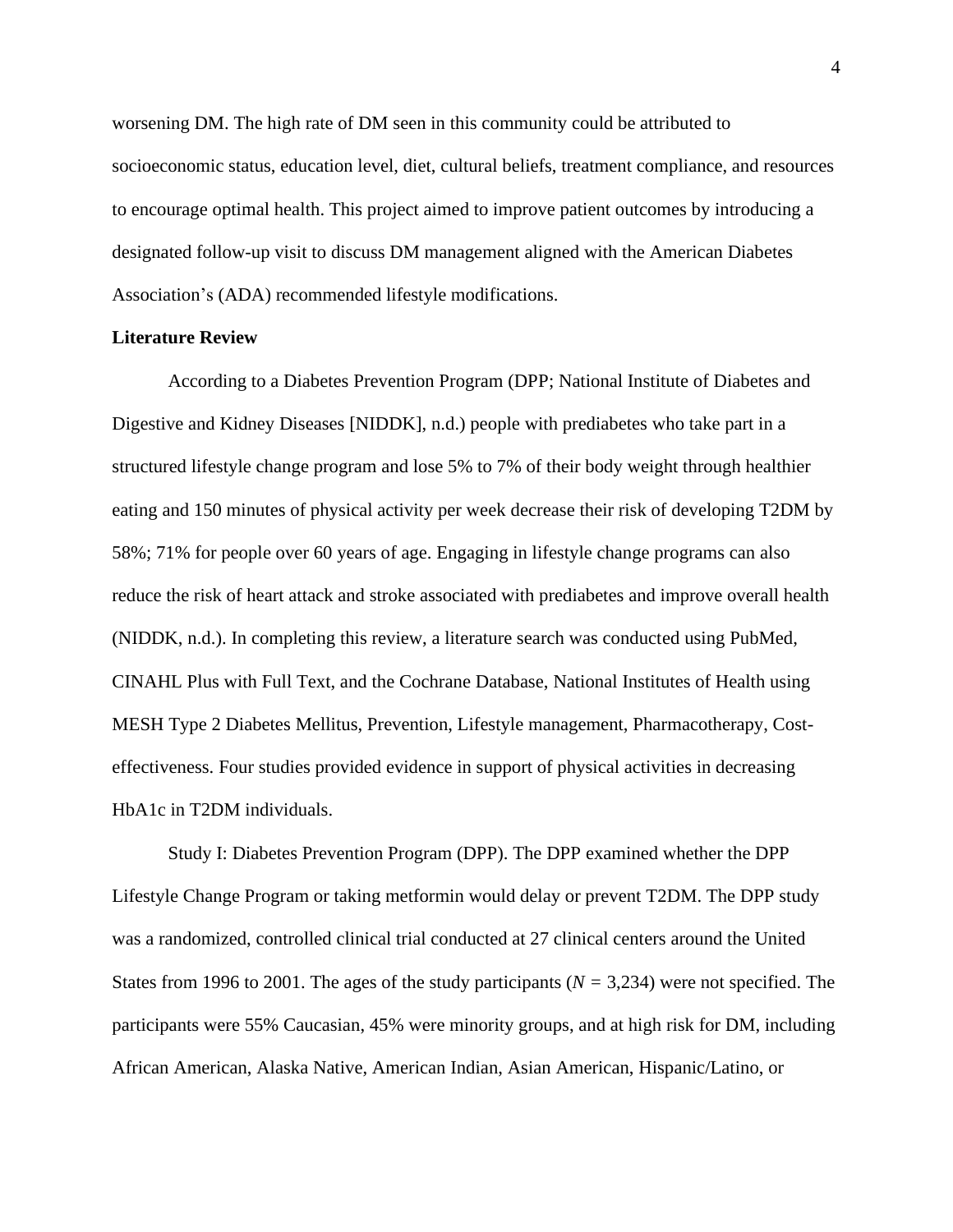Pacific Islander. Other groups at high risk for T2DM were included, such as people ages 60 years and older, women with a history of gestational DM, and people with a parent, brother, sister, or child who had T2DM.

DPP participants were randomly assigned to three groups; the Lifestyle Change Group provided intensive training. Participants tried to lose 7% of their body weight and maintain that weight loss by eating less fat and fewer calories and exercising 150 minutes per week. In this group, researchers met with participants individually at least 16 times in the first 24 weeks, then every 2 months with at least one phone call between visits. In the metformin group, participants took 850 mg of metformin twice a day and were given standard advice about diet and physical activity. Lastly, the control group took a placebo twice a day instead of metformin and were provided with standard advice about diet and physical activity.

The results of the DDP study were as follows; during the 10-year follow-up period, participants who took part in the DPP Lifestyle Change Program continued to delay the development of DM by 34% and developed DM 4 years later compared with participants who took a placebo. Also, participants from this group ages 60 years and older had a delay in the development of DM by 49%. In the metformin group, participants who continued with the medication had a delay in developing DM by 18% and developed DM about 2 years later compared with participants who took a placebo. In all studied groups, participants improved their risk factors for cardiovascular diseases, such as high blood pressure and cholesterol. However, the participants from the DPP Lifestyle Change Program achieved these results while taking less blood pressure and cholesterol-lowering medications. This study was worthy to practice as Level II evidence. The study conclusively showed that the DPP Lifestyle Change Program was costeffective, while metformin was a cost-saving form of controlling or preventing T2DM. The DPP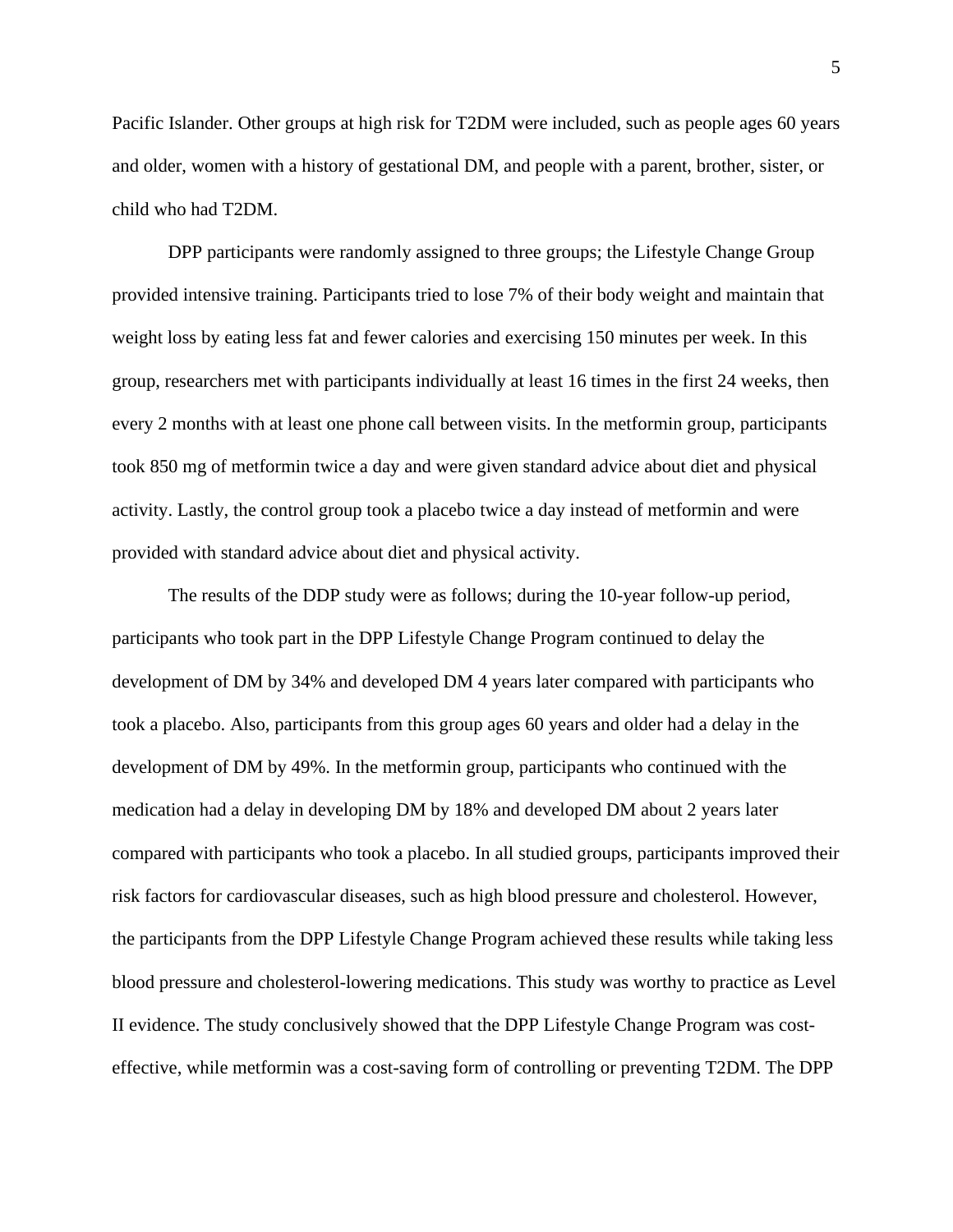also showed that people at high risk for T2DM could prevent or delay the disease by losing a modest amount of weight through lifestyle changes such as dietary changes and increased physical activity (NIDDK, n.d.).

Study II: Walking prescription of 10 000 steps per day in patients with T2DM mellitus: a randomized trial in Nigerian general practiced conducted by Fayehun et al. (2018). This study used a randomized design of two groups: an intervention group with a walking prescription goal of 10 000 steps per day, and a control group who continued with their typical daily activities. The study participants were 46 adults with T2DM, aged 18–64 years, diagnosed at least 12 months previously in the clinic. Participants were non-insulin-dependent, on dietary control with or without oral hypoglycemic agents, and could walk without limitations or pain. Weight, height, waist and hip circumferences, heart rate, and blood pressure were measured. Glycosylated hemoglobin (HbA1c) was measured with the Clover A1cTM analyzer (EuroMedix, Leuven, Belgium), and steps were measured using the waist-mounted Digi-Walker SW-200 electronic pedometer.

Data included standard deviations, intention-to-treat analysis, and analysis of covariance (ANCOVA) utilizing SPSS. Results showed an average count of 4,505 steps per day for all participants, with the average step count in the intervention group in the last 4 weeks of the study period of 2,913 steps per day (*F*[2, 37.7] = 18.90, *p* < 0.001; 95% CI [1274, 4551]). Also, the mean baseline HbA1c was 6.6% (range 5.3%–9.0%) for all participants. The endline HbA1c was lower by 0.74% (*F* = 12.92, *p* = 0.015; 95% CI [−1.32%, −0.02%] in the intervention compared with the control groups, after adjusting for baseline HbA1c levels with ANCOVA. Fayehun et al., (2018) study was worthy to practice as Level II evidence. The study strength provided evidence regarding the use of a step-count prescription for T2DM. This study's limitations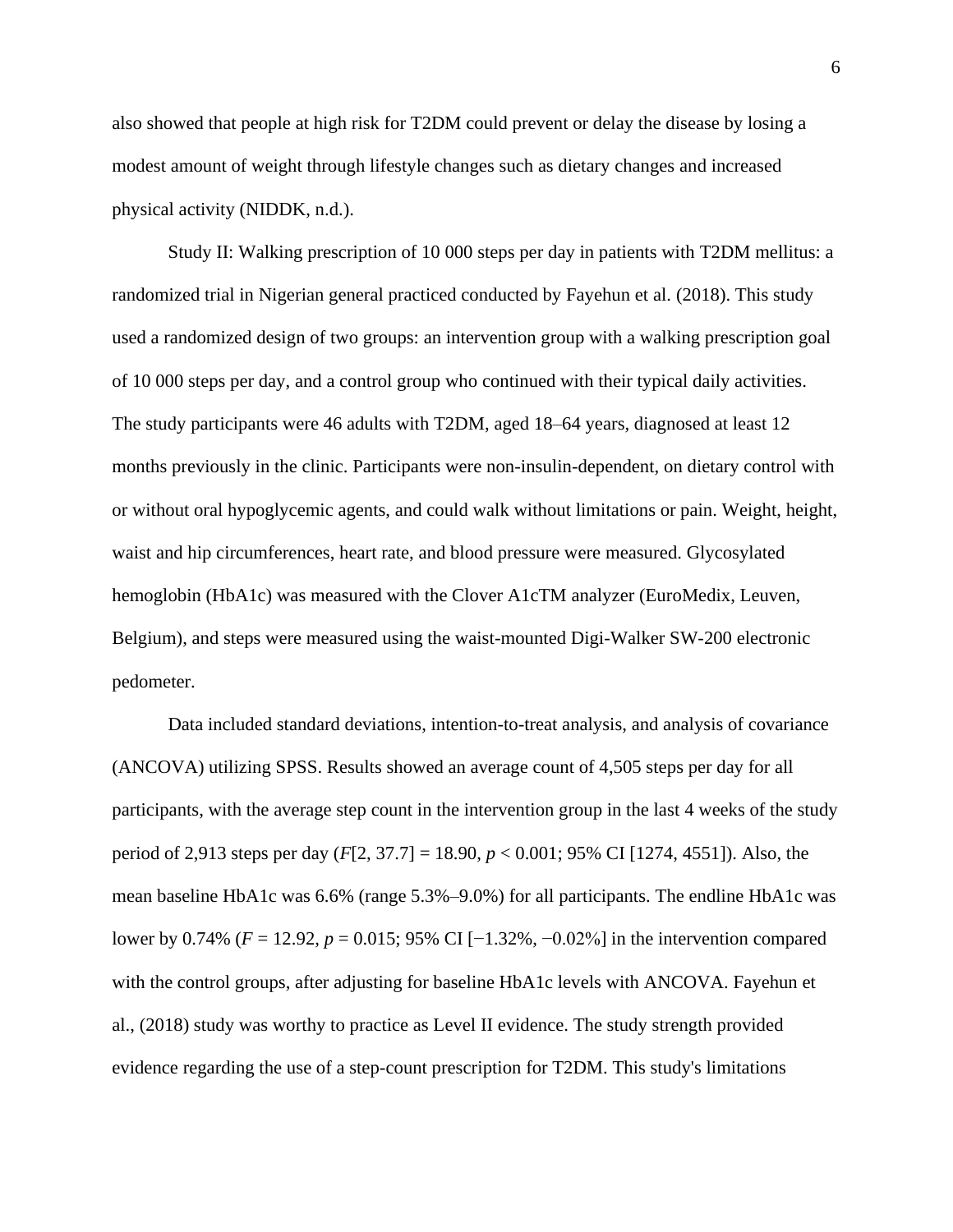included the lack of generalizability of the findings as this was a single-center study with little ethnic diversity. In addition to a high attrition rate, participants could have been motivated by the pedometer to increase their step count above their habitual level at baseline. The study's conclusion noted that motivational strategies and adherence to a 10,000 steps-per-day prescription, however low, may still have been associated with improved glycemic control in T2DM.

Study III: The study by García-Molina et al. (2019) used a systematic review and metaanalysis to analyze scientific evidence concerning nutritional intervention in the glycemic control of T2DM. The research was conducted through PubMed, Scopus, the Cochrane Library, and Web of Science databases for randomized controlled trials (RCTs) that included lifestyle intervention (i.e., based on diet, nutritional education, physical activity) in the management of patients with T2DM. Twenty-eight studies were systematically reviewed with a sample size ranging from 45 to 1004 adult participants with a mean age ranging between 50 years and 67 years. Participants included non-hospitalized patients or DM patients with complications including diabetic nephropathy, dementia, cognitive alterations, and mental disorders. Data were analyzed using several tools, such as the Cochrane risk of bias tool for randomized trials (RoB 2), which was used to assess the included studies' methodological quality. The PRISMA Flow diagram displayed the selection process of the studies included in the systematic review and meta-analysis. Lastly, statistical analysis was conducted using Stata Release14 software (StataCorp., 2015). The result of this study demonstrated that lifestyle interventions significantly lowered HbA1c levels when compared to the usual care for patients with T2DM. The overall weighted mean difference (WMD =  $-0.51$  (95% CI [ $-0.67, -0.35$ ] for post-intervention HbA1c levels when comparing lifestyle intervention groups to the usual diabetic care controls. The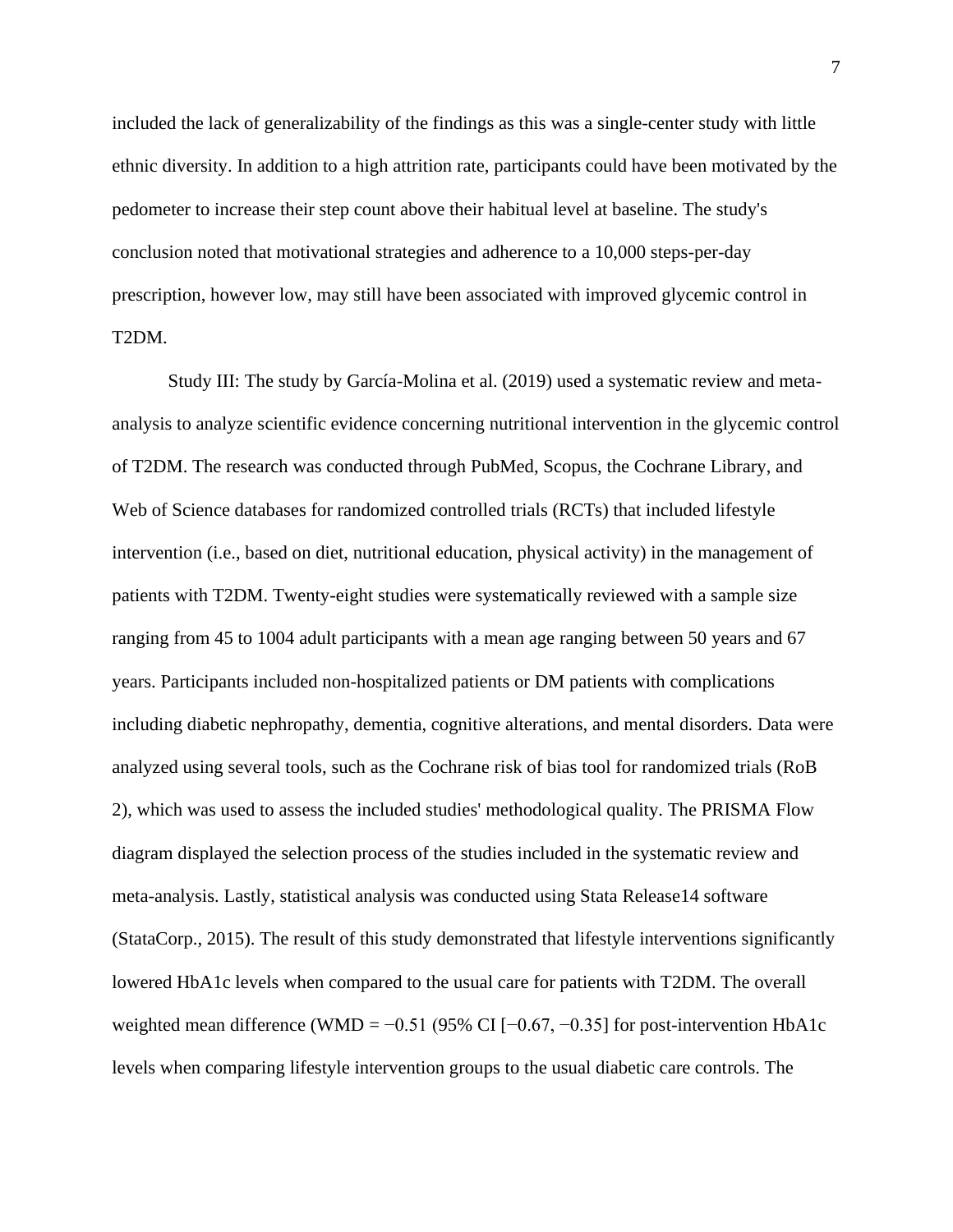WMD of post-intervention HbA1c levels increased with the increase in follow-up duration, from −0.20 (95% CI [−0.34, −0.05], *I* <sup>2</sup> = 18.5%, *p* = 0.293) for follow-up of 4–6 months, to − 0.36 (95% CI [ $-0.56$ ,  $-0.16$ ],  $I^2 = 73.0$ %;  $p = 0.000$ ) when the follow-up length is 7–12 months, and − 0.79 (95% CI [ $-0.88, -0.71$ ),  $I^2 = 28.8$ %, p = 0.239) for patients followed up for more than 12 months. However, the most effective increase was seen when combining individualized and group-based activities (WMD =  $-0.95$ ; 95% CI [ $-1.24, -0.66$ ]).

García-Molina et al. (2019) study was worthy to practice as Level I evidence. This study's strength could be noted in the applicability of the results to improving the management of T2DM and decreasing other risk factors for cardiovascular diseases. This study's limitations ere the variability in the applied interventions' contents and the inability to assess pharmacological treatment compliance due to lack of data. The study's conclusion noted that lifestyle interventions significantly improve glycemic control of T2DM, mainly when there was a weight loss greater than 5% of the starting BMI. The improvement of T2DM concerning lifestyle intervention was significant when the intervention includes diabetes self-management education, combined individual and group sessions, and/or was over a more extended period.

Study IV: The study by Johansen et al. (2017) aimed to assess whether an intensive lifestyle intervention would result in equivalent glycemic control compared with standard care and, secondarily, led to a reduction in glucose-lowering medication in participants with T2DM. the study's design was a randomized, assessor-blinded, single-center study within Region Zealand and the Capital Region of Denmark between April 2015 and August 2016. The study's participants included 98 adult participants with non–insulin-dependent T2DM who were diagnosed for less than 10 years. Participants were randomly assigned (2:1; stratified by sex) to the lifestyle group ( $n = 64$ ) or the standard care group ( $n = 34$ ).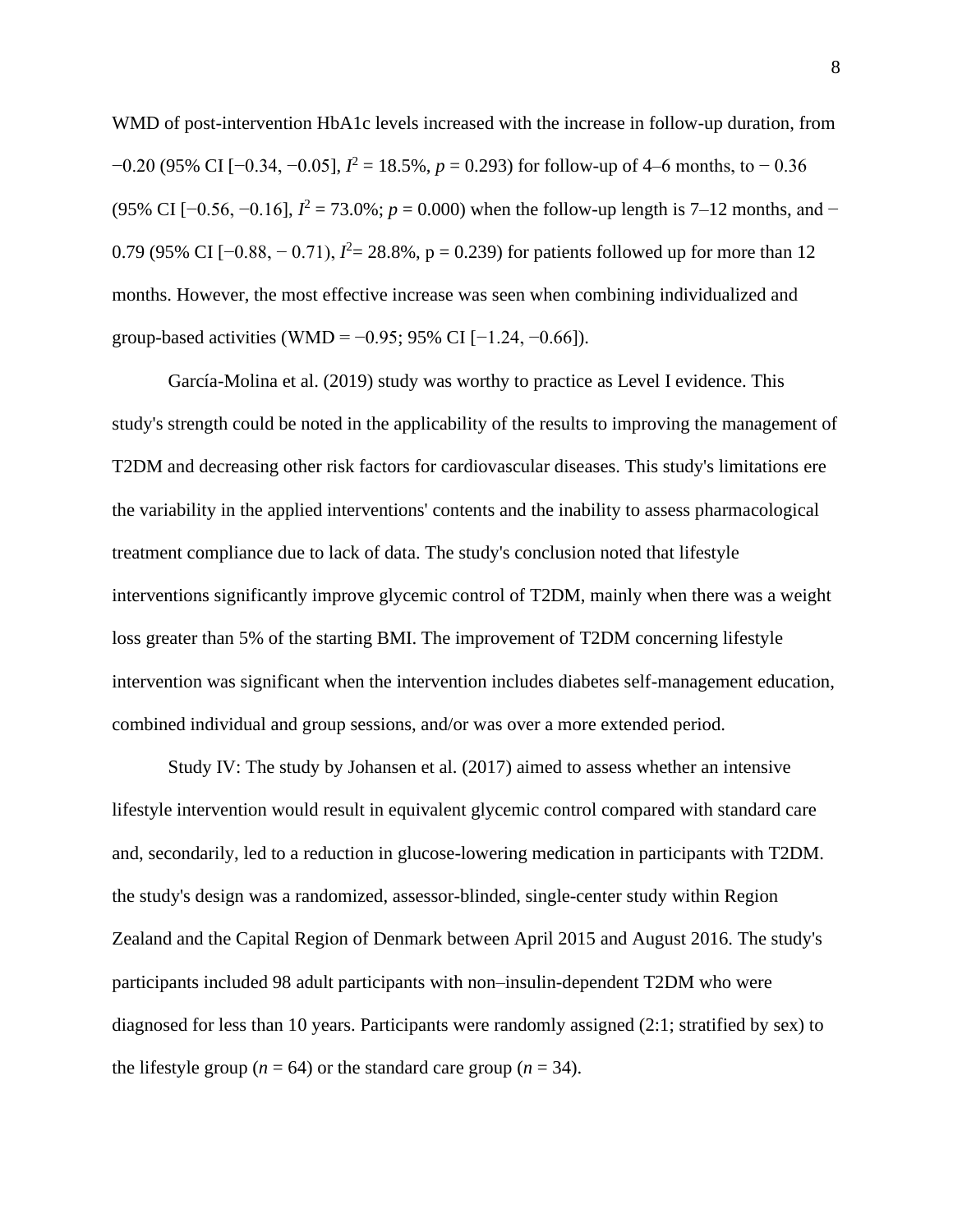Steps and exercise data were collected with a smartwatch (Polar V800) and

measurements (e.g., blood pressure, cholesterol panel, fasting blood work) were performed in one laboratory. At the same time, biochemical analyses were completed at the central laboratory. Statistical analysis utilized STATA/IC Release 13.1 (StataCorp, 2013) for intention-to-treat and repeated-measures mixed linear model (Johansen et al., 2017). All study participants received standard care, including medical counseling, education in T2DM, and lifestyle advice by the study nurse at baseline and every 3 months for 12 months. The study included an endocrinologist who regulated all glucose-lowering, lipid-lowering, and blood pressure-lowering medications during the study. The endocrinologist was blinded to group allocation and received all clinical variables from the study nurse. To minimize the risk of bias, prespecified treatment targets and algorithms for glucose-lowering, lipid-lowering, and blood pressure-lowering medications were followed by the study endocrinologist to reach standardization across groups.

This study was worthy to practice as Level II evidence. The study's strengths included the extensive exercise intervention; the blinded, highly standardized algorithm; and the target-driven approach to regulating glucose-lowering medication in both the lifestyle and standard care groups. Limitations of the study included adverse events observed in the lifestyle group and the fact that only participants with T2DM diagnosed for less than 10 years were followed, limiting the study's generalizability. Lastly, the lifestyle intervention included several lifestyle elements that presented a challenge in interpreting each intervention's effects. This study concluded that a lifestyle intervention compared with standard care resulted in a change in glycemic control.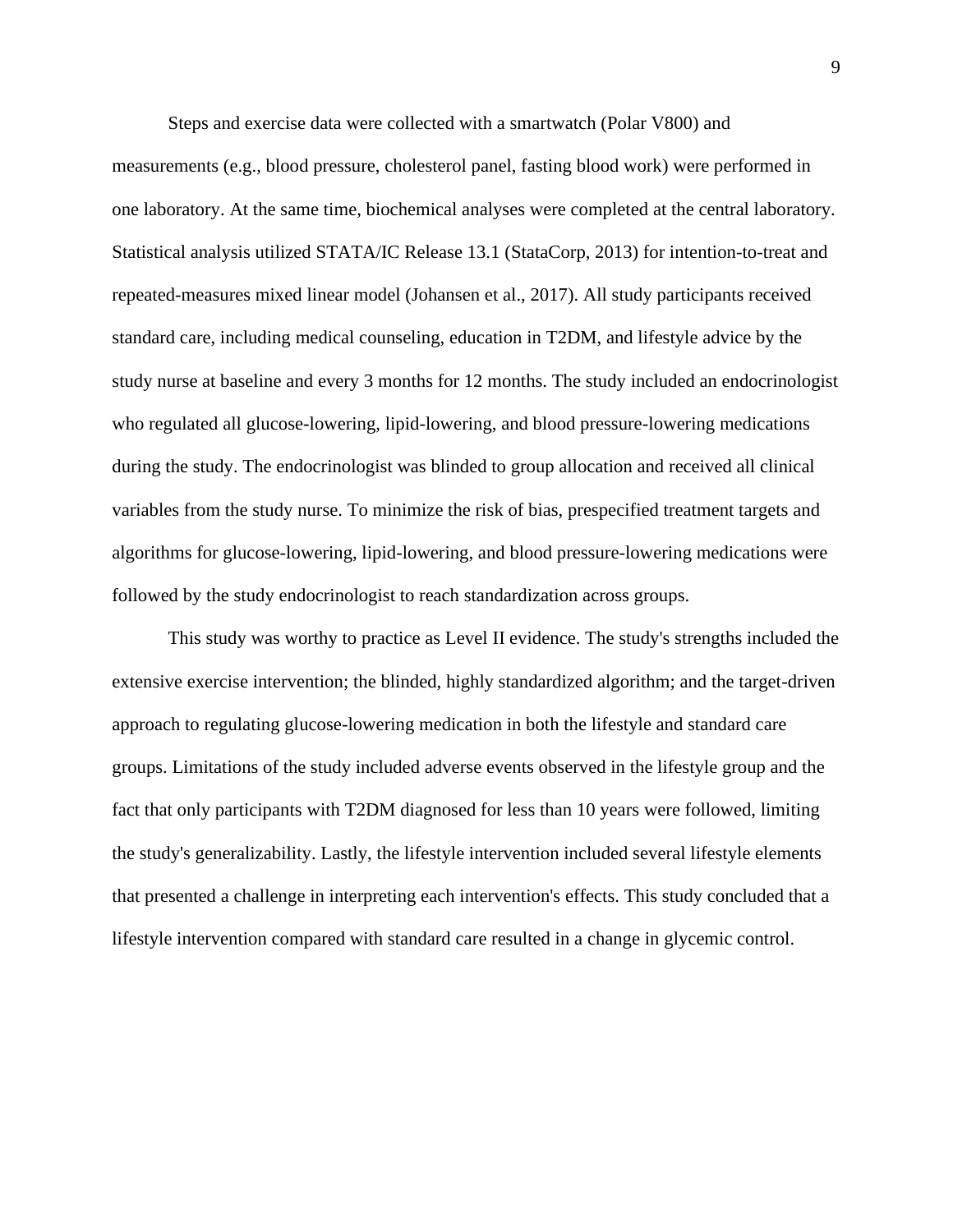## **Table 1**

## *Review of Literature: Evaluation Table*

| Citation: (i.e.,<br>author(s), date of<br>publication, &<br>title)                                                                                                                                                                                                                                                                                                                   | <b>Major Variables</b><br><b>Studied and</b><br><b>Their</b><br><b>Definitions</b>                                                  | <b>Measurement of</b><br><b>Major Variables</b>                                                                                                                                                                                                                                                                                                        | Data<br><b>Analysis</b>                                                                                                                                                                                                                                                                                | <b>Study Findings</b>                                                                                                                                                                                                                                                                                                                                                                                                                                                                                                                                                                                                                                               | <b>Worth to Practice</b><br>Strength of the Evidence (i.e.,<br>level of evidence $+$ quality [study]<br>strengths and weaknesses])<br><b>Feasibility conclusion</b><br><b>RECOMMENDATION</b>                                                                                                                   |
|--------------------------------------------------------------------------------------------------------------------------------------------------------------------------------------------------------------------------------------------------------------------------------------------------------------------------------------------------------------------------------------|-------------------------------------------------------------------------------------------------------------------------------------|--------------------------------------------------------------------------------------------------------------------------------------------------------------------------------------------------------------------------------------------------------------------------------------------------------------------------------------------------------|--------------------------------------------------------------------------------------------------------------------------------------------------------------------------------------------------------------------------------------------------------------------------------------------------------|---------------------------------------------------------------------------------------------------------------------------------------------------------------------------------------------------------------------------------------------------------------------------------------------------------------------------------------------------------------------------------------------------------------------------------------------------------------------------------------------------------------------------------------------------------------------------------------------------------------------------------------------------------------------|----------------------------------------------------------------------------------------------------------------------------------------------------------------------------------------------------------------------------------------------------------------------------------------------------------------|
| $\mathbf{A}$<br><b>Title:</b> Walking<br>prescription of 10<br>000 steps per day in<br>patients with type 2<br>diabetes mellitus: A<br>randomised trial in<br>Nigerian general<br>practiced<br><b>Publication date:</b><br>January 16, 2018<br><b>Authors: Ayorinde</b><br>F Fayehun, Olufemi<br>O Olowookere.<br>Adetola M<br>Ogunbode,<br>Adedotun A<br>Adetunji & Arinola<br>Esan | <b>IV</b> : Goals to<br>accumulate<br>$10,000$ steps<br>every day for 10<br>weeks<br>DV: HbA1c<br>endline                           | Waist-mounted<br>Digi-Walker SW-<br>200 electronic<br>pedometer<br>Weight, height,<br>waist and hip<br>circumferences,<br>heart rate, and blood<br>pressure were<br>measured.<br>Glycosylated<br>hemoglobin<br>(HbA1c) was<br>measured with the<br>Clover A1cTM<br>analyzer<br>(EuroMedix,<br>Leuven, Belgium)<br>and a questionnaire<br>administered. | Summary statistics are<br>reported as mean $\pm$<br>standard deviation<br>Sample size was<br>calculated with a 2-<br>sided statistical<br>superiority design<br>An intention-to-treat<br>analysis<br>Analysis of covariance<br>(ANCOVA)<br>A linear regression<br>model<br>Analysis performed<br>using | Average step count was 4505 steps<br>per day for all participants, average<br>step count in intervention group for<br>the last 4 weeks of the study period<br>was 2913 steps per day (95%<br>confidence interval [CI] = $1,274$ to<br>4,551, $F(2, 37.7) = 18.90, p < 0.001$ .<br>Only 6.1% of the intervention group<br>participants achieved the 10 000<br>steps per day goal. The mean<br>baseline HbA1c was $6.6\%$ (range =<br>5.3 to 9.0).<br>Endline HbA1c was lower in the<br>intervention group than in the<br>control group (mean difference -<br>0.74%, 95% CI = $-1.32$ to $-0.02$ , F<br>$= 12.92$ , P = 0.015) after adjusting<br>for baseline HbA1c. | <b>Appraisal:</b> Worth to practice<br>LOE: 2<br><b>Recommendation:</b> A 10,000 step<br>per day prescription<br>recommendation was associated<br>with significant decrease in HbA1c<br>levels and improved glycemic<br>control in T2DM individuals.                                                           |
| B<br><b>Title:</b> Improving<br>type 2 diabetes<br>mellitus glycaemic<br>control through<br>lifestyle<br>modification<br>implementing diet<br>intervention: a<br>systematic review<br>and meta-analysis                                                                                                                                                                              | IV: Lifestyle<br>interventions<br>Diabetes self-<br>management<br>education<br>DV: HbA1c<br>reduction<br>Decreased in<br><b>BMI</b> | Assessment of<br>glycemic control,<br>H <sub>b</sub> A <sub>1c</sub>                                                                                                                                                                                                                                                                                   | Cochrane risk of bias<br>tool for randomized<br>trials (RoB 2)<br>PRISMA Flow<br>diagram<br>Means and standard<br>deviations reported by<br>the authors for HbA1c<br>levels for the<br>intervention and<br>control groups at the                                                                       | Lifestyle interventions significantly<br>lowered glycosylated hemoglobin<br>(HbA1c) levels compared to the<br>usual care for patients with type 2<br>diabetes mellitus, overall weighted<br>mean difference, $WMD = -0.51$<br>$(-0.67, -0.35)$ . Strategies<br>combining individualized and<br>group-based activities were the most<br>effective, WMD = $-$ 0.95 ( $-$ 1.24, $-$<br>$0.66$ ).                                                                                                                                                                                                                                                                       | <b>Appraisal:</b> Worth to practice<br>LOE: I<br><b>Recommendation:</b> lifestyle<br>interventions significantly improve<br>the glycemic control of type 2<br>diabetes mellitus and should be<br>implemented to improving the<br>management of T2DM, and other<br>risk factors for cardiovascular<br>diseases. |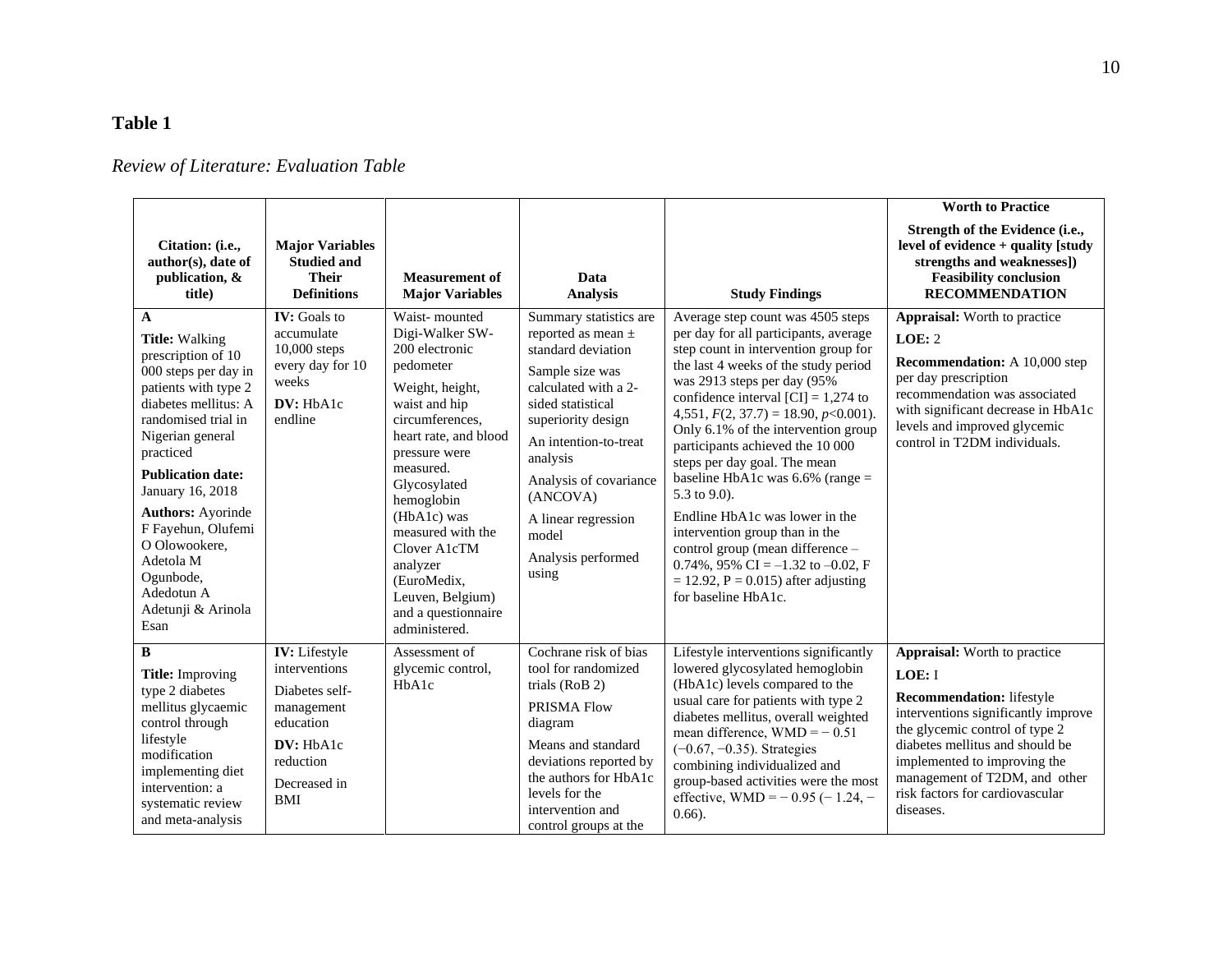|                                                                                                                                                                                                                         |                                                                                                                                                                                            |                                                                                                                                                                               |                                                                                                                                                                                                                                                                                                                                                                                                                                                                                                                                             |                                                                                                                                                                                                                                                                                                                                                                                                                   | <b>Worth to Practice</b>                                                                                                                                                                                                                                                                |
|-------------------------------------------------------------------------------------------------------------------------------------------------------------------------------------------------------------------------|--------------------------------------------------------------------------------------------------------------------------------------------------------------------------------------------|-------------------------------------------------------------------------------------------------------------------------------------------------------------------------------|---------------------------------------------------------------------------------------------------------------------------------------------------------------------------------------------------------------------------------------------------------------------------------------------------------------------------------------------------------------------------------------------------------------------------------------------------------------------------------------------------------------------------------------------|-------------------------------------------------------------------------------------------------------------------------------------------------------------------------------------------------------------------------------------------------------------------------------------------------------------------------------------------------------------------------------------------------------------------|-----------------------------------------------------------------------------------------------------------------------------------------------------------------------------------------------------------------------------------------------------------------------------------------|
| Citation: (i.e.,<br>author(s), date of<br>publication, &<br>title)                                                                                                                                                      | <b>Major Variables</b><br><b>Studied and</b><br><b>Their</b><br><b>Definitions</b>                                                                                                         | <b>Measurement of</b><br><b>Major Variables</b>                                                                                                                               | Data<br><b>Analysis</b>                                                                                                                                                                                                                                                                                                                                                                                                                                                                                                                     | <b>Study Findings</b>                                                                                                                                                                                                                                                                                                                                                                                             | Strength of the Evidence (i.e.,<br>level of evidence + quality [study<br>strengths and weaknesses])<br><b>Feasibility conclusion</b><br><b>RECOMMENDATION</b>                                                                                                                           |
| <b>Publication date:</b><br>November 28, 2019<br><b>Authors: García-</b><br>Molina, L., Lewis-<br>Mikhael, A.-M.,<br>Riquelme-Gallego,<br>B., Cano-Ibáñez, N.,<br>Oliveras-López, M.-<br>J., & Bueno-<br>Cavanillas, A. |                                                                                                                                                                                            |                                                                                                                                                                               | end of the<br>intervention/standard<br>care<br>Stratified articles<br>based on different<br>characteristics of the<br>interventions<br>Stratification based on<br>characteristics of the<br>participants including<br>BMI and the average<br>duration in years since<br>the diagnosis of<br>diabetes.<br>Sensitivity analyses<br>excludes low-quality<br>studies as well as<br>studies providing<br>outliers.<br>Statistical analysis<br>was conducted using<br>Stata v.14 software<br>(Stata Corp., 2015,<br>College Station, TX,<br>USA). |                                                                                                                                                                                                                                                                                                                                                                                                                   |                                                                                                                                                                                                                                                                                         |
| $\mathbf C$<br><b>Title:</b> Effect of an<br><b>Intensive Lifestyle</b><br>Intervention on<br>Glycemic Control in<br>Patients with Type 2<br>Diabetes A<br>Randomized<br>Clinical Trial                                 | <b>IV: Medical</b><br>counseling<br>education in type<br>2 diabetes<br>Lifestyle advice<br>at baseline and<br>every 3 months<br>for 12 months<br>Intensive lifestyle<br>intervention- 5 to | Steps and exercise<br>sessions were<br>objectively<br>monitored with a<br>smartwatch (Polar<br>V800).<br>Measurements were<br>performed in 1<br>laboratory and<br>biochemical | Intention-to-treat<br>principle repeated-<br>measures mixed linear<br>model<br>1-sided tests<br>Statistical analyses<br>were performed using<br>STATA/IC<br>(StataCorp), version<br>13.1,                                                                                                                                                                                                                                                                                                                                                   | Mean HbA1c level changed from<br>6.65% to 6.34% in the lifestyle<br>group and from $6.74\%$ to $6.66\%$ in<br>the standard care group (mean<br>between-group difference in change<br>of -0.26% [95% CI, -0.52% to<br>$-0.01\%$ ]), not meeting the criteria<br>for equivalence ( $P = .15$ ). Reduction<br>in glucose-lowering medications<br>occurred in 47 participants (73.5%)<br>in the lifestyle group and 9 | Appraisal: Worth to practice<br>LOE: 2<br><b>Recommendation:</b> a lifestyle<br>intervention compared with<br>standard care resulted in a change<br>in glycemic control however<br>further research is needed to assess<br>superiority, generalizability and<br>durability of findings. |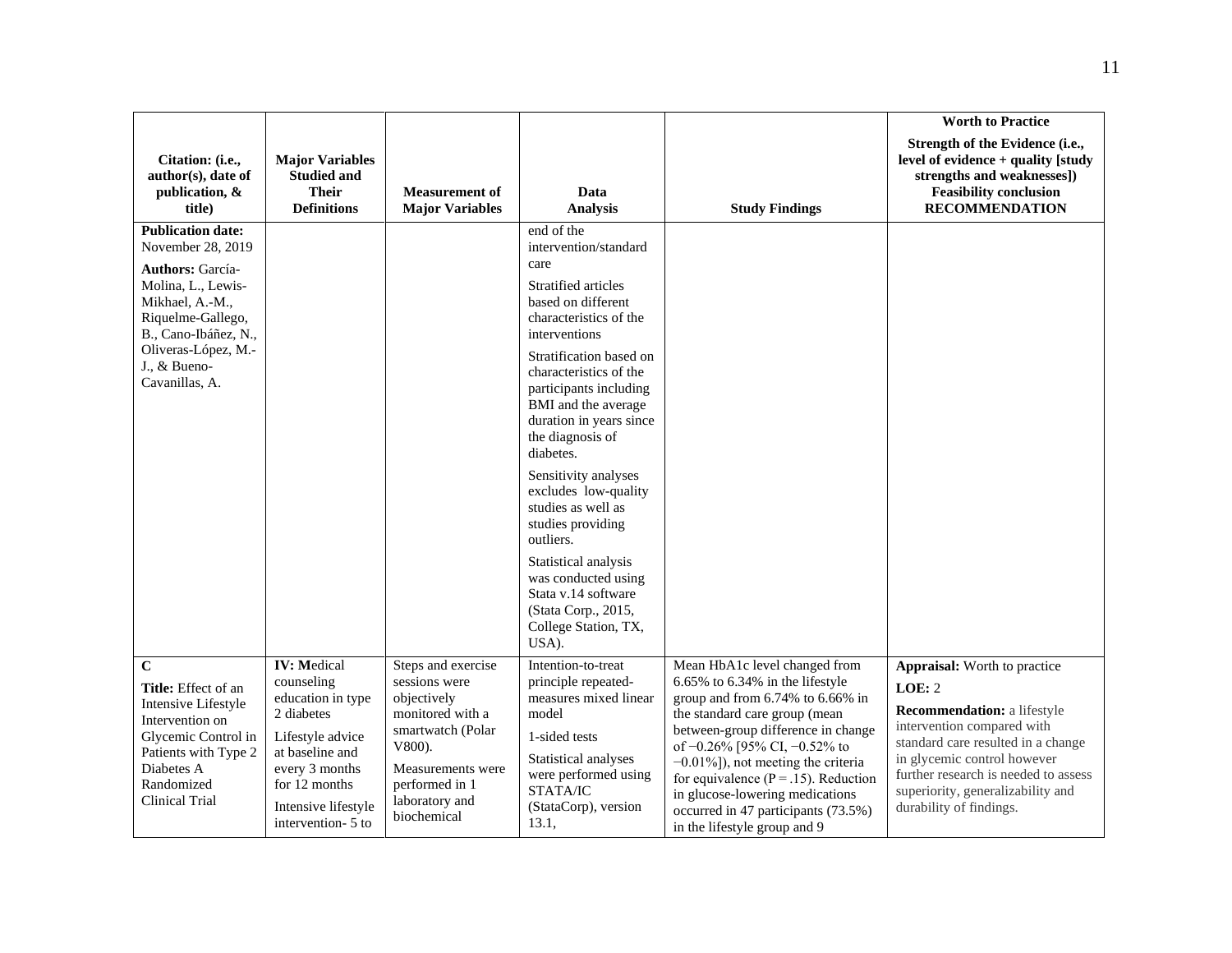|                                                                                                                                                                                                                                                                    |                                                                                                                                                                                                                                                                                                                                                                                                            |                                                                                                                                                                                                                                                 |                                                                                                                                                                                                                                                   |                                                                                                                                                                                                                                          | <b>Worth to Practice</b>                                                                                                                                        |
|--------------------------------------------------------------------------------------------------------------------------------------------------------------------------------------------------------------------------------------------------------------------|------------------------------------------------------------------------------------------------------------------------------------------------------------------------------------------------------------------------------------------------------------------------------------------------------------------------------------------------------------------------------------------------------------|-------------------------------------------------------------------------------------------------------------------------------------------------------------------------------------------------------------------------------------------------|---------------------------------------------------------------------------------------------------------------------------------------------------------------------------------------------------------------------------------------------------|------------------------------------------------------------------------------------------------------------------------------------------------------------------------------------------------------------------------------------------|-----------------------------------------------------------------------------------------------------------------------------------------------------------------|
| Citation: (i.e.,<br>author(s), date of<br>publication, &<br>title)                                                                                                                                                                                                 | <b>Major Variables</b><br><b>Studied and</b><br><b>Their</b><br><b>Definitions</b>                                                                                                                                                                                                                                                                                                                         | <b>Measurement of</b><br><b>Major Variables</b>                                                                                                                                                                                                 | Data<br><b>Analysis</b>                                                                                                                                                                                                                           | <b>Study Findings</b>                                                                                                                                                                                                                    | Strength of the Evidence (i.e.,<br>level of evidence $+$ quality [study<br>strengths and weaknesses])<br><b>Feasibility conclusion</b><br><b>RECOMMENDATION</b> |
| <b>Publication date:</b><br>July 10, 2017.<br><b>Authors: Mette</b><br>Yun Johansen,<br>Christopher Scott<br>MacDonald, Katrine<br>Bagge Hansen, MD,<br>PhD et al.                                                                                                 | 6 weekly aerobic<br>sessions (duration<br>30-60 minutes)<br>with $2$ to $3$<br>sessions were<br>combined with<br>resistance<br>training<br>Individualized<br>dietary plan<br>Physically active<br>$( \geq 10000$ steps<br>per day)<br>DV: change in<br>HbA1c level from<br>baseline to 12-<br>month follow-up<br>reduction in<br>glucose-lowering<br>medication from<br>baseline to 12-<br>month follow-up | analyses were<br>completed at the<br>central laboratory                                                                                                                                                                                         |                                                                                                                                                                                                                                                   | participants (26.4%) in the standard<br>care group (difference, 47.1<br>percentage points [95% CI, 28.6-<br>$65.3$ ]).                                                                                                                   |                                                                                                                                                                 |
| D<br><b>Title:</b> Walking<br>away from type 2<br>diabetes: A cluster<br>randomized<br>controlled trial.<br><b>Publication date:</b><br>September 02 2016<br><b>Authors: T. Yates</b><br>C. L. Edwardson J.<br>Henson L. J. Gray<br>N. B. Ashra J.<br>Troughton K. | IV: 3-h Walking<br>Away from Type<br>2 Diabetes<br>Mellitus group-<br>based structured<br>educational<br>programmed<br>Increase physical<br>activity by<br>promoting self-<br>regulatory skills<br>through<br>pedometer use.                                                                                                                                                                               | Standardized<br>booklet detailing<br>information on Type<br>2 diabetes mellitus<br>risk<br>3-h Walking Away<br>from Type 2<br>Diabetes Mellitus<br>group-based<br>structured<br>educational<br>programmed<br>accelerometer<br>(GT3X, Actigraph, | Generalized<br>estimating equation<br>models with an<br>exchangeable<br>correlation structure<br>Intent to treat<br>Data processed<br>through a bespoke<br>computer programme<br>(KineSoft version<br>3.3.76, KineSoft, New<br>Brunswick, Canada) | Increases in ambulatory activity of<br>411 steps/day [95% confidence<br>interval (CI): 117, 704] and self-<br>reported vigorous-intensity physical<br>activity of 218 metabolic equivalent<br>min/week (95% CI: 6, 425) at 12<br>months. | <b>Appraisal:</b> Worth to practice<br>LOE: 2<br><b>Recommendation: Diabetes</b><br>prevention guidelines recommend<br>the use of group-based<br>interventions  |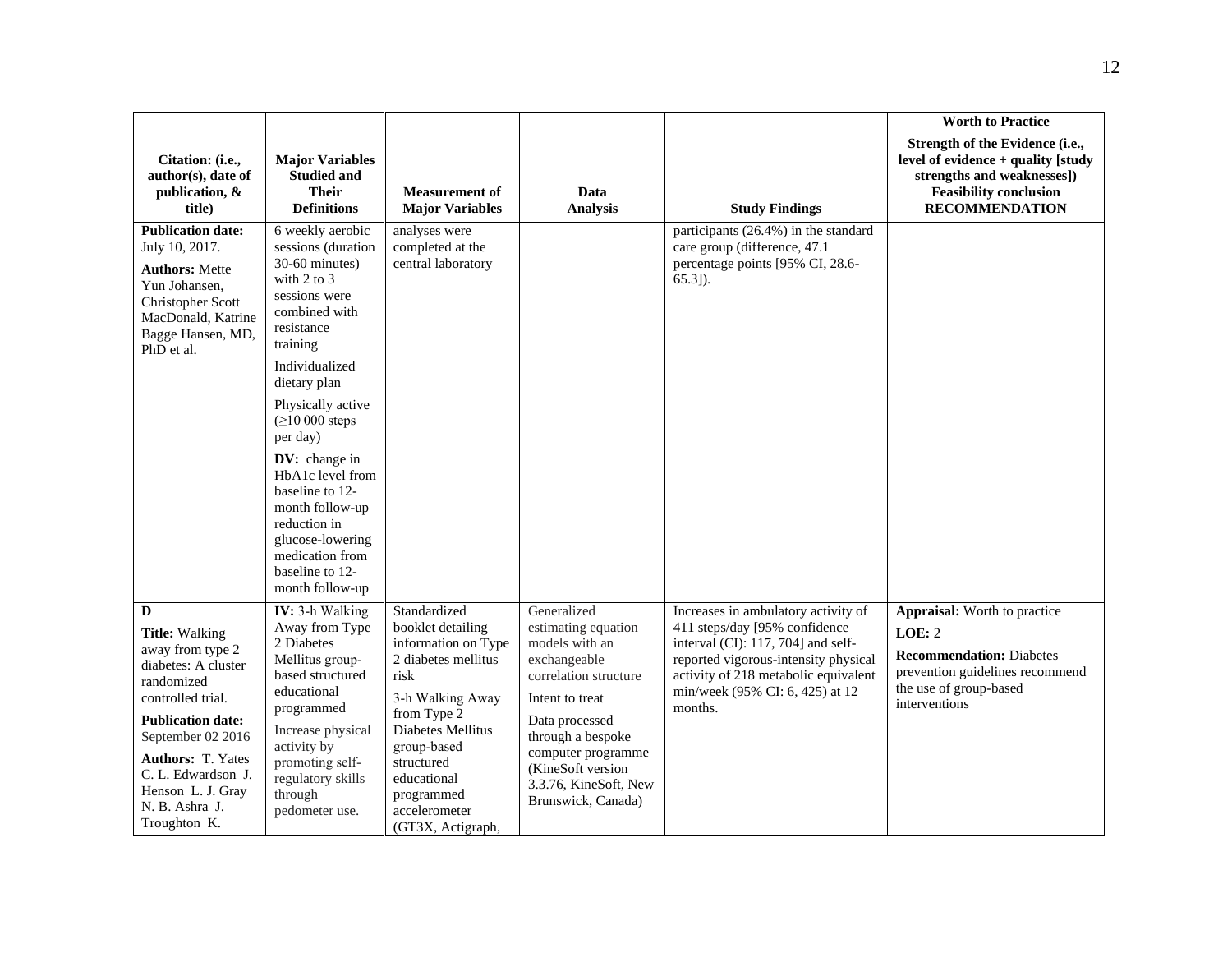|                                                                                                                                                                                                                                                                                                                                                                                                                           |                                                                                                                                                                                                                                                                                                                         |                                                 |                                                                                                                                                                                                                                                                                                                                                                                               |                                                                                                                                             | <b>Worth to Practice</b>                                                                                                                                                                                                                                                     |
|---------------------------------------------------------------------------------------------------------------------------------------------------------------------------------------------------------------------------------------------------------------------------------------------------------------------------------------------------------------------------------------------------------------------------|-------------------------------------------------------------------------------------------------------------------------------------------------------------------------------------------------------------------------------------------------------------------------------------------------------------------------|-------------------------------------------------|-----------------------------------------------------------------------------------------------------------------------------------------------------------------------------------------------------------------------------------------------------------------------------------------------------------------------------------------------------------------------------------------------|---------------------------------------------------------------------------------------------------------------------------------------------|------------------------------------------------------------------------------------------------------------------------------------------------------------------------------------------------------------------------------------------------------------------------------|
| Citation: (i.e.,<br>author(s), date of<br>publication, &<br>title)                                                                                                                                                                                                                                                                                                                                                        | <b>Major Variables</b><br><b>Studied and</b><br><b>Their</b><br><b>Definitions</b>                                                                                                                                                                                                                                      | <b>Measurement of</b><br><b>Major Variables</b> | Data<br><b>Analysis</b>                                                                                                                                                                                                                                                                                                                                                                       | <b>Study Findings</b>                                                                                                                       | Strength of the Evidence (i.e.,<br>level of evidence + quality [study<br>strengths and weaknesses])<br><b>Feasibility conclusion</b><br><b>RECOMMENDATION</b>                                                                                                                |
| Khunti M.J.<br>Davies                                                                                                                                                                                                                                                                                                                                                                                                     | DV: Physical<br>activity<br><b>Biochemical</b><br>variables<br>Arterial blood<br>pressure<br>measured in the<br>sitting position.<br>Body weight,<br>Waist<br>circumference,<br>Height                                                                                                                                  | Pensacola, FL,<br>USA).                         | <b>International Physical</b><br><b>Activity Questionnaire</b><br>(IPAO)<br>Metabolic equivalents<br>(METS)<br>Oral glucose tolerance<br>test (OGTT)                                                                                                                                                                                                                                          |                                                                                                                                             |                                                                                                                                                                                                                                                                              |
| E<br>Title: Effectiveness<br>of non-<br>pharmacological<br>strategies in the<br>management of type<br>2 diabetes in<br>primary care: a<br>protocol for a<br>systematic review<br>and network meta-<br>analysis<br><b>Publication date:</b><br>Janurary 12, 2020<br><b>Authors:</b><br>Renata Giacomini<br>Oliveira Ferreira<br>Leite, Luísa Rocco<br>Banzato, Julia<br>Simões Corrêa<br>Galendi, Adriana<br>Lucia Mendes, | IV: All non-<br>pharmacological<br>and patient-<br>mediated<br>strategies.<br>Nutritional<br>therapy (dietary<br>quality or energy<br>restriction<br>Physical activity<br>programmed<br>Psychological<br>interventions<br>Social network<br>Multidisciplinary<br>lifestyle<br>Diabetes self-<br>management<br>education | $\rm N/A$                                       | Bayesian hierarchical<br>model<br>Surface under the<br>cumulative ranking<br>curve (SUCRA).<br>Grading of<br>Recommendations<br>Assessment<br>Development and<br><b>Evaluation (GRADE)</b><br>approach.<br>Calculate numerical<br>outcome data from<br>available statistics ex<br>$p$ values<br>SDs will be imputed<br>for outcome value<br>without measure of<br>variance<br><b>Boxplots</b> | Inadequate glycemic control in<br>diabetes is most often related to<br>poor adherence to lifestyle changes<br>and to the proposed treatment | Appraisal: Worth to practice<br>LOE: I<br><b>Recommendation:</b> to have<br>individuals have a more active<br>participation in the control of the<br>disease, thus achieving higher rates<br>of glycemic control and fewer<br>complications associated with<br>dysglycaemia. |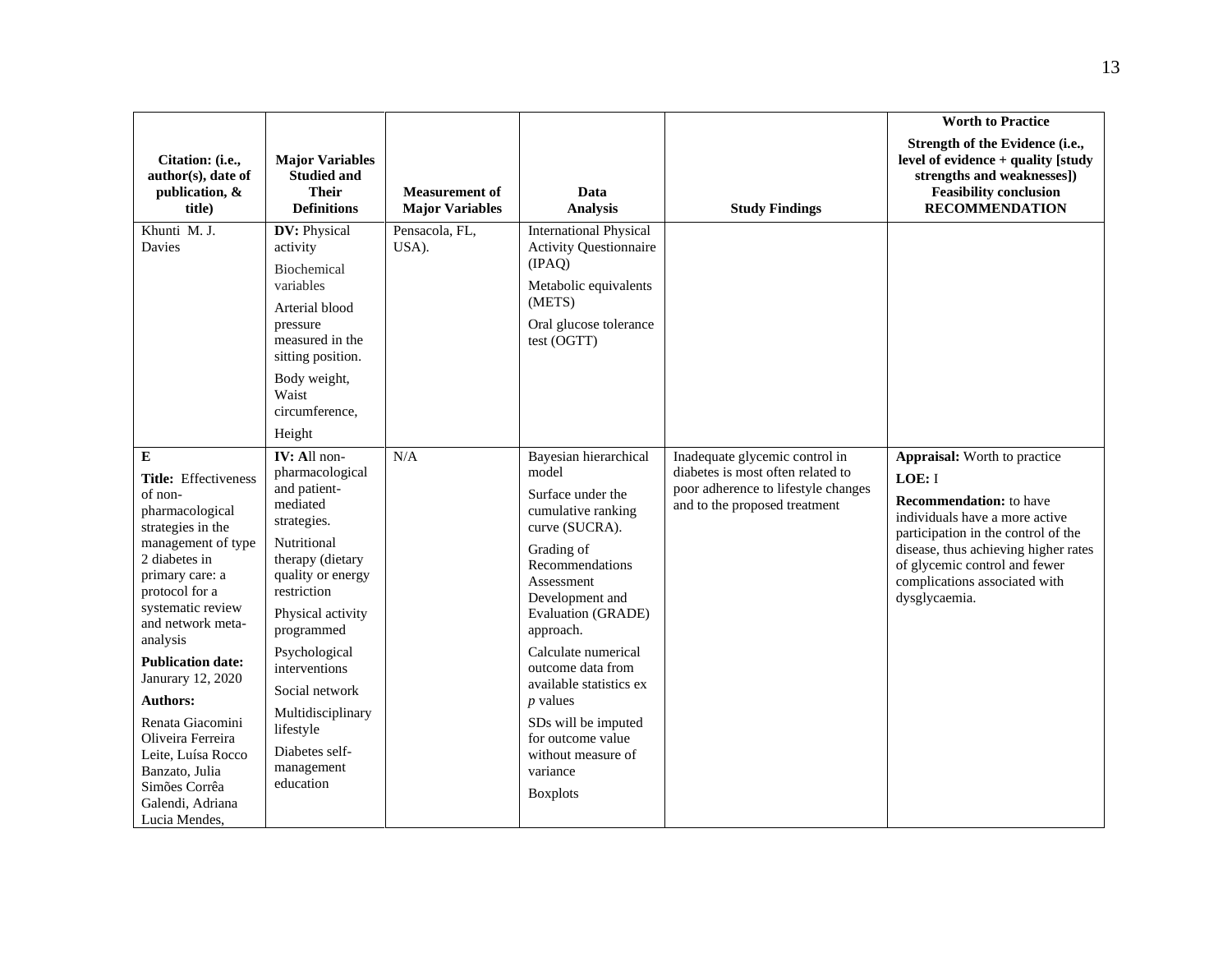|                                                                                                                 |                                                                                                                                                                                                                                                                                                                                                                                                                                                |                                                                                                                             |                                                                                                                                                        |                                                                                                                                                                                                                                                                                     | <b>Worth to Practice</b>                                                                                                                                                                               |
|-----------------------------------------------------------------------------------------------------------------|------------------------------------------------------------------------------------------------------------------------------------------------------------------------------------------------------------------------------------------------------------------------------------------------------------------------------------------------------------------------------------------------------------------------------------------------|-----------------------------------------------------------------------------------------------------------------------------|--------------------------------------------------------------------------------------------------------------------------------------------------------|-------------------------------------------------------------------------------------------------------------------------------------------------------------------------------------------------------------------------------------------------------------------------------------|--------------------------------------------------------------------------------------------------------------------------------------------------------------------------------------------------------|
| Citation: (i.e.,<br>author(s), date of<br>publication, &<br>title)                                              | <b>Major Variables</b><br><b>Studied and</b><br><b>Their</b><br><b>Definitions</b>                                                                                                                                                                                                                                                                                                                                                             | <b>Measurement of</b><br><b>Major Variables</b>                                                                             | Data<br><b>Analysis</b>                                                                                                                                | <b>Study Findings</b>                                                                                                                                                                                                                                                               | Strength of the Evidence (i.e.,<br>level of evidence + quality [study<br>strengths and weaknesses])<br><b>Feasibility conclusion</b><br><b>RECOMMENDATION</b>                                          |
| Fernanda Bolfi,<br>Areti Angeliki<br>Veroniki, Lehana<br>Thabane, Vania dos<br>Santos Nunes-<br>Nogueira        | DV: glycemic<br>control (HbA1c<br>$%$ ).<br>Anthropometric<br>measurements<br>(measured by<br>weight or waist<br>circumference<br>(WC), or body<br>mass index<br>(BMI)),<br>Quality of life,<br>patient<br>satisfaction,<br>Frequency of<br>cardiovascular<br>events and deaths<br>Number of<br>patients in each<br>group with<br>HbA1c $<$ 7<br>Adverse events<br>related to non-<br>pharmacological<br>strategies<br>Medication<br>adherence |                                                                                                                             | <b>Stata Statistical</b><br>Software V.16<br>(StataCorp LLC)<br>Random effects (RE)<br>model<br>Design-by-treatment<br>model based on $\chi$ 2<br>test |                                                                                                                                                                                                                                                                                     |                                                                                                                                                                                                        |
| F<br>Title: Effects of a<br>12-week moderate-<br>intensity exercise<br>training on blood<br>glucose response in | IV: $12$ -week<br>moderate exercise<br>program<br>Times of exercise<br>DV: Reduce<br>blood glucose<br>level                                                                                                                                                                                                                                                                                                                                    | Graded exercise test<br>Motorized treadmill<br>(Track-master 400,<br>JAS Fitness System,<br>USA)<br>One-touch<br>glucometer | <b>Modified Balke</b><br>protocol.<br>Training protocol<br>followed the ACSM's<br>guidelines "FITT"<br>Frequency, Intensity,<br>Time, and Type         | The BEBG declined progressively<br>$(b=!1.69, P<.001)$ ; while the PEBG<br>$(b=!0.18, P=.08)$ remained stable<br>over time during the 12-week<br>exercise training. Higher BEBG<br>predicted higher ( $b=0.53$ , P<.001)<br>PEBG. Higher baseline maximum<br>oxygen uptake (VO2max) | Appraisal:<br>LOE: 4<br><b>Recommendation:</b> preforming<br>moderate-intensity exercise 1-2<br>hours post-meal for individuals<br>taking only oral antidiabetic<br>medication is safe and beneficial. |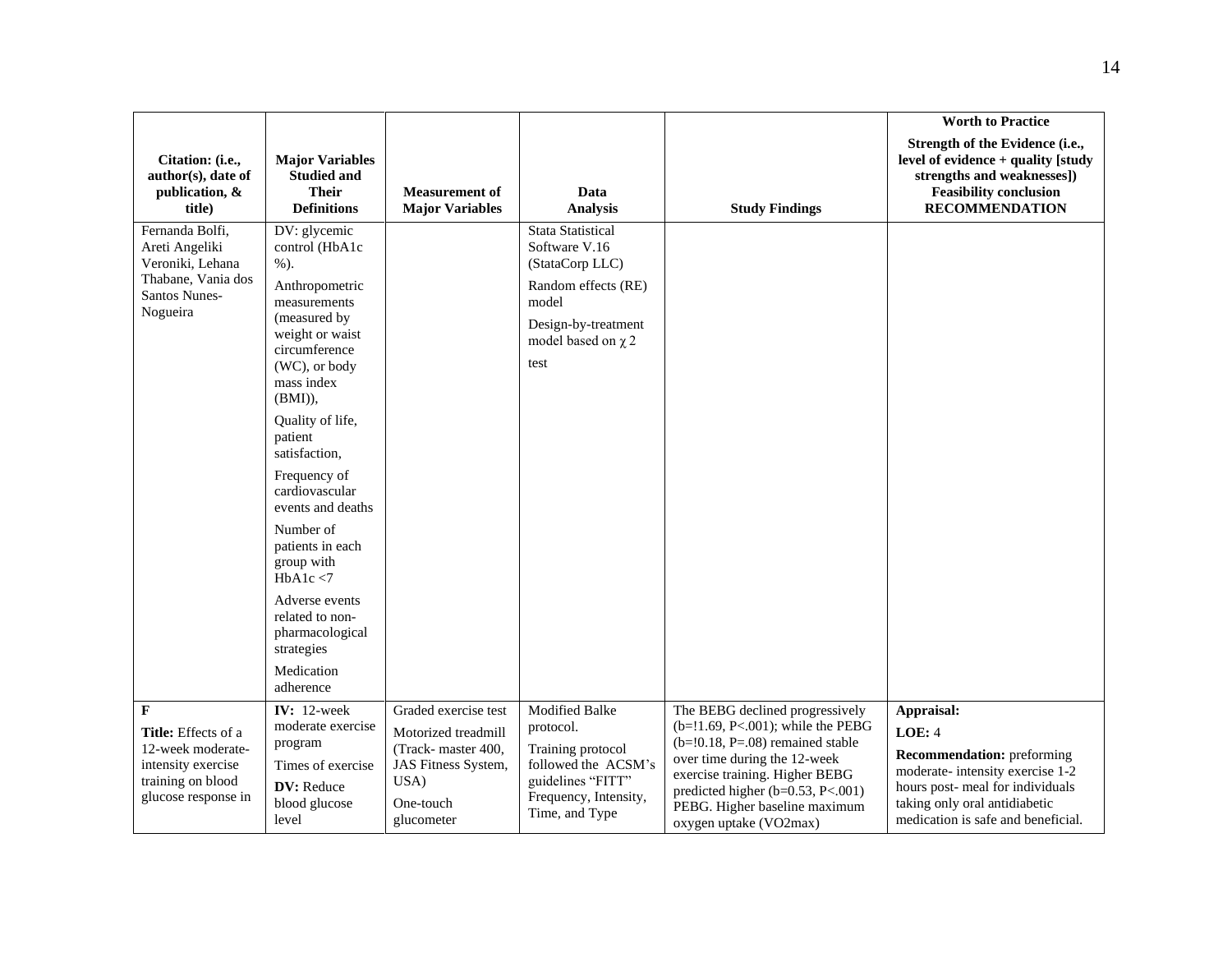| Citation: ( <i>i.e.</i> ,<br>$author(s)$ , date of<br>publication, $\&$<br>title)                                                                                                                                                                                                                                                           | <b>Major Variables</b><br><b>Studied and</b><br><b>Their</b><br><b>Definitions</b> | <b>Measurement of</b><br><b>Major Variables</b>                                                                                                                                                           | Data<br>Analysis                                                                                                                                                                                                                                                               | <b>Study Findings</b>                                                                                                                                                                                                                                                                        | <b>Worth to Practice</b><br>Strength of the Evidence (i.e.,<br>level of evidence $+$ quality [study]<br>strengths and weaknesses])<br><b>Feasibility conclusion</b><br><b>RECOMMENDATION</b> |
|---------------------------------------------------------------------------------------------------------------------------------------------------------------------------------------------------------------------------------------------------------------------------------------------------------------------------------------------|------------------------------------------------------------------------------------|-----------------------------------------------------------------------------------------------------------------------------------------------------------------------------------------------------------|--------------------------------------------------------------------------------------------------------------------------------------------------------------------------------------------------------------------------------------------------------------------------------|----------------------------------------------------------------------------------------------------------------------------------------------------------------------------------------------------------------------------------------------------------------------------------------------|----------------------------------------------------------------------------------------------------------------------------------------------------------------------------------------------|
| patients with type 2<br>diabetes<br>A prospective<br>longitudinal study<br><b>Publication date:</b><br>July 24, 2019<br><b>Authors: Shang-</b><br>Lin Chiang, PhD,<br>RN, Margaret<br>McLean<br>Heitkemper, PhD,<br>RN, FAAN, Yi-Jen<br>Hung, BS, MD,<br>Wen-Chii Tzeng,<br>PhD, RN, Meei-<br>Shyuan Lee, PhD,<br>Chia-Huei Lin,<br>PhD, RN |                                                                                    | (FreeStyle Blood<br><b>Glucose Monitoring</b><br>System, TheraSense,<br>USA)<br>Glucose analyzer<br>(YSI model 1500)<br>glucose analyzer,<br><b>Yellow Springs</b><br>Instrument<br>Company Inc.,<br>USA) | PSS version 16.0<br>(SPSS Inc., Chicago,<br>IL<br>Descriptive data as<br>mean/standard<br>deviation (SD) and<br>numbers/percentage<br>(% )<br>Univariate analysis<br>Multivariate analysis<br>G*Power analysis<br>(version 3.1)<br>SPSS version 16.0<br>(General linear model) | contributed to a larger magnitude of<br>EIGR; higher HgbA1c and BEBG<br>predicted higher EIGR ( $b = 0.27$ , P<br>$= .02$ ; b $= 0.45$ , P $< .001$ ); afternoon<br>or evening exercise predicted lower<br>$(b = -13.2, P = .04; b = -5.96, P =$<br>.005) EIGR than did morning<br>exercise. | Overall moderate high intensity<br>exercise produce improvement in<br>metabolic control.                                                                                                     |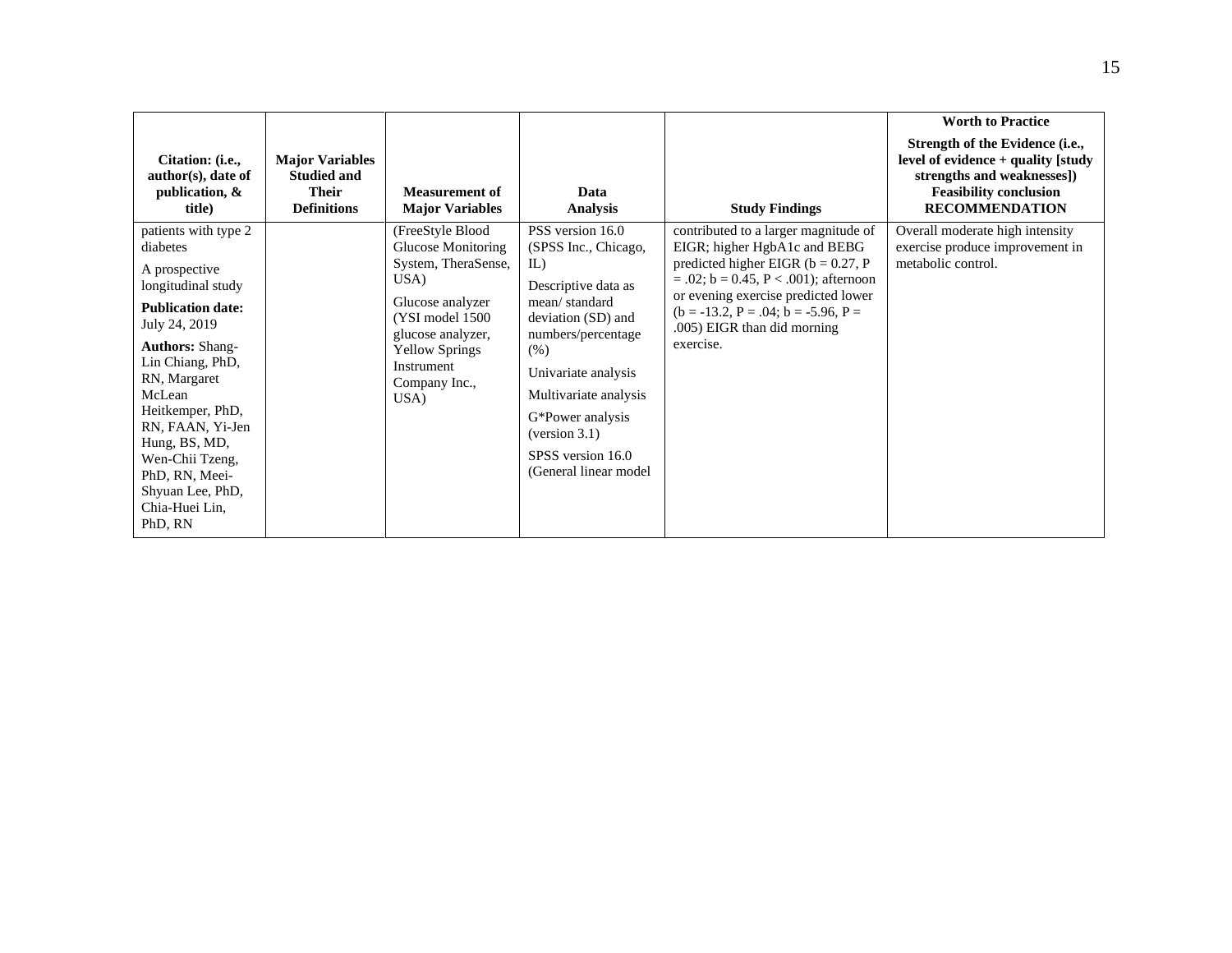#### **Methods**

#### *Design*

This EBP project was a nurse practitioner (NP) driven educational intervention utilizing the ADA (2019) guideline, "Prevention or Delay of Type 2 Diabetes Standards of Medical Care in Diabetes- 2021." This 24-week evidence-based practice (EBP) project utilized pre-post intervention data. The goal was to improve HgA1c levels among pre-diabetic and T2DM patients. The population for this project included patients diagnosed with T2DM with HbA1c 6.5% or greater. The intervention included education on an exercise plan for a minimum of 150 minutes a week and the ADA diet. There was also an emphasis on low carbohydrate and low sugar intake to further decrease the HA1c level by 15% or greater in a period of 3 months. The project was approved and received exempt status from the University of San Diego's Institutional Review Board (IRB)

The Stetler (2001) Model of Evidence-Based Practice was utilized for the implementation of this EBP project to evaluate the effectiveness of the interventions. The Stetler model facilitates the implementation of research findings into clinical practice. This model is known as the practitioner-oriented model geared to advanced practitioners, such as clinical nurse specialists (CNS), NPs, and Doctor of Nursing Practice (DNP)-prepared nurses (Melnyk & Fineout-Overholt, 2019). The Stetler model enables practitioners to assess how research findings and other pertinent evidence are implemented in clinical practice by a series of steps (Stetler, 2001). This model examines the evidence to create change that fosters patient-centered care, including individualized, patient-focused care. The Stetler model was selected for this project to encourage critical thinking and research finding integration, promote EBP practice, and help lessen errors in medical decision-making (Stetler, 2001). The Stetler model includes five phases: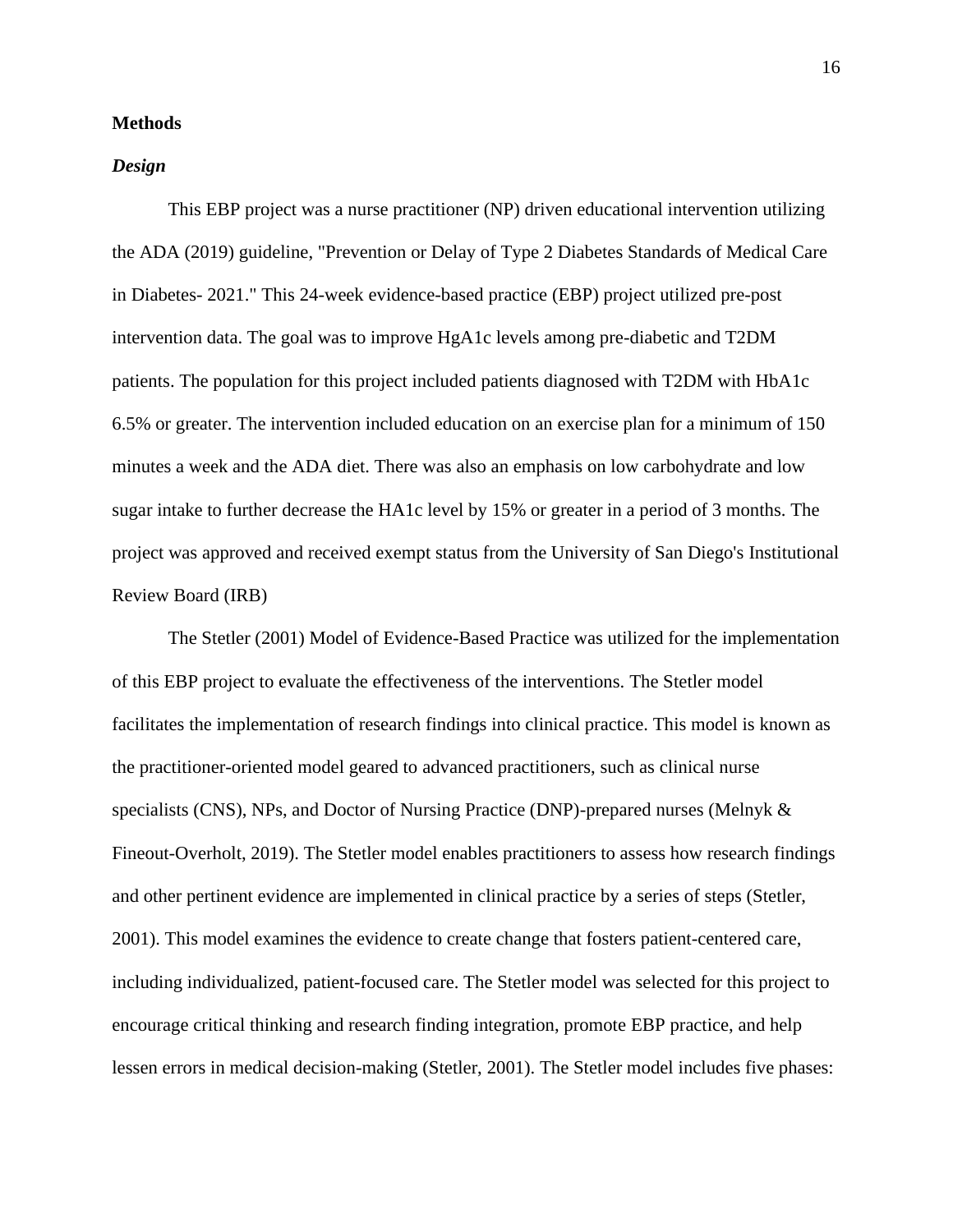preparation, validation, comparative evaluation/decision making, translation/application, and evaluation.

#### *Setting and Sample*

Study participants were recruited from a FQHC community health clinic located in Southern California. This organization offers comprehensive medical services, from routine preventive care to the management of chronic diseases such as DM and high blood pressure. This organization primarily serves all patients regardless of immigration status and socioeconomic status, with a high Hispanic population. The sample for this project was composed of 20 Hispanic patients, aged 18 to 73 years diagnosed with T2DM. Inclusion criteria: 18 years old and older diagnosed with prediabetes or noninsulin DM in the FQHC community health clinic. Exclusion criteria: patients less than 18 years of age and patients diagnosed with insulindependent DM.

#### *Intervention*

The intervention included the introduction of a designated follow-up visit to address DM management with the recommended lifestyle modifications. This NP-driven education utilized the ADA (2021) guideline "Prevention or Delay of Type 2 Diabetes Standards of Medical Care in Diabetes – 2021." Patients diagnosed with prediabetes or T2DM received designated followup appointments for non-pharmacological lifestyle modification interventions to improve hemoglobin A1C. This educational intervention was done in correlation with the standards of care listed by the ADA. The ADA Standards of Medical Care in Diabetes-2021 patient education include: (a) engaging in a minimum of 150 minutes of exercise per week; (b) weight loss goal of 7% or 1-2 lbs. per week; and (c) diet education on low carb intake and calorie counting. When clinically appropriate, patients were instructed to subtract 500-1000 calories/day depending on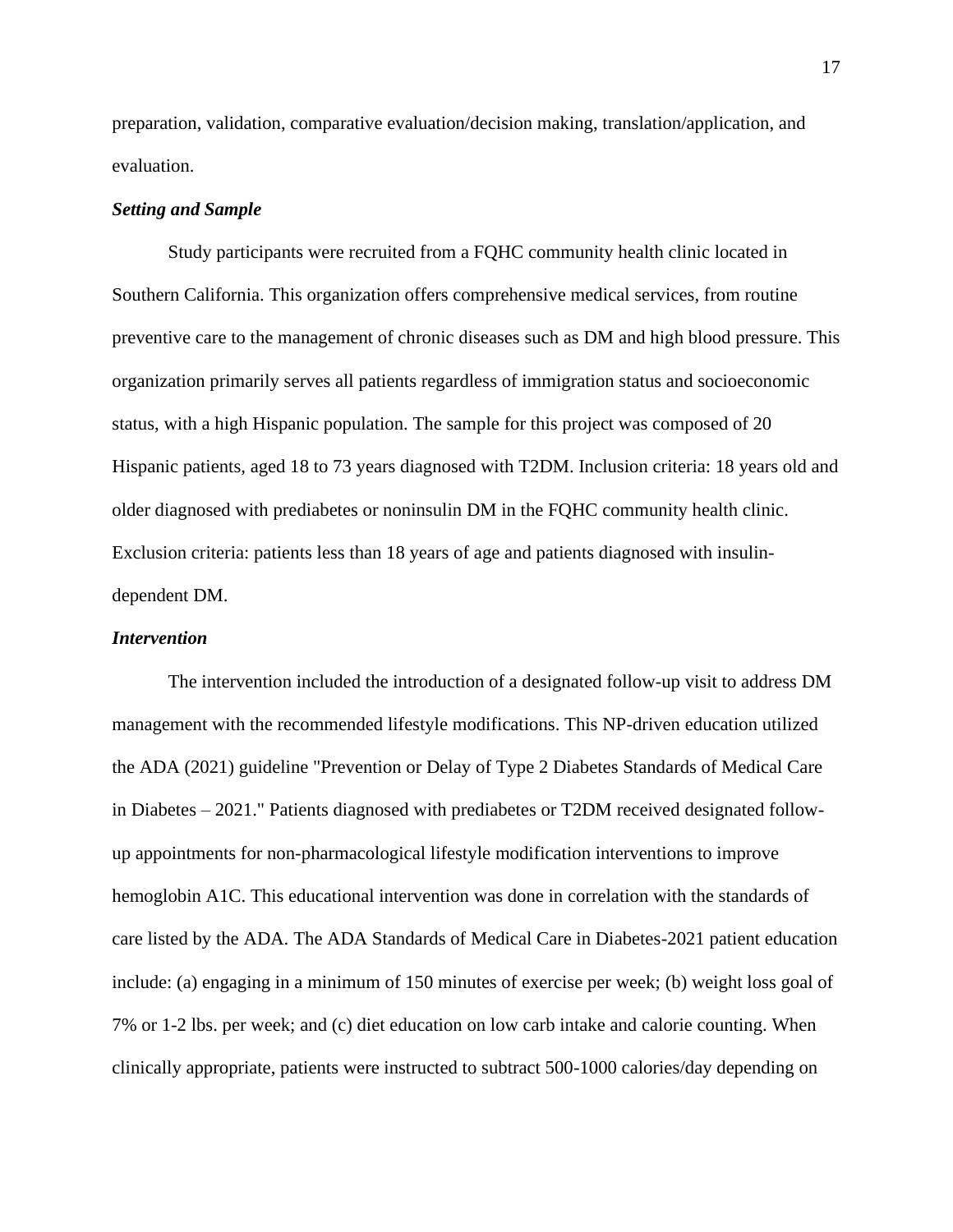initial body weight and their current eating habits. All participating patients were provided with a log to document their weekly activity. These activity logs were assessed during their routine follow-up visits.

#### **Data**

Demographic data included: (a) age; (b) gender; and (c) race/ethnicity. Data were collected from the electronic medical records (EMR). Additionally, the patient's exercise and diet surveys were collected to assess their activity level and dietary habits. Pre- and post-intervention surveys were obtained. The 6-question survey that was used to assess the lifestyle modification practices among the 20 patients can be seen in Table 2.

## **Table 2**

*Six Question Survey*

Survey Question

1. Do you exercise weekly? if so, how many minutes per week do you exercise?

- 2. What type of exercise do you do? (e.g., jogging, walking, cycling, etc.)
- 3. Do you know how many calories per day you should eat?
- 4. Do you know how to count calories?
- 5. Do you know which type of diet you should follow?
- 6. Which foods should you avoid or be limited in your daily diet?

## *Procedures*

The surveys were given to the patients to be completed before the intervention, at 3 months, and 6 months post-intervention during their routine follow-up. In addition, to the survey,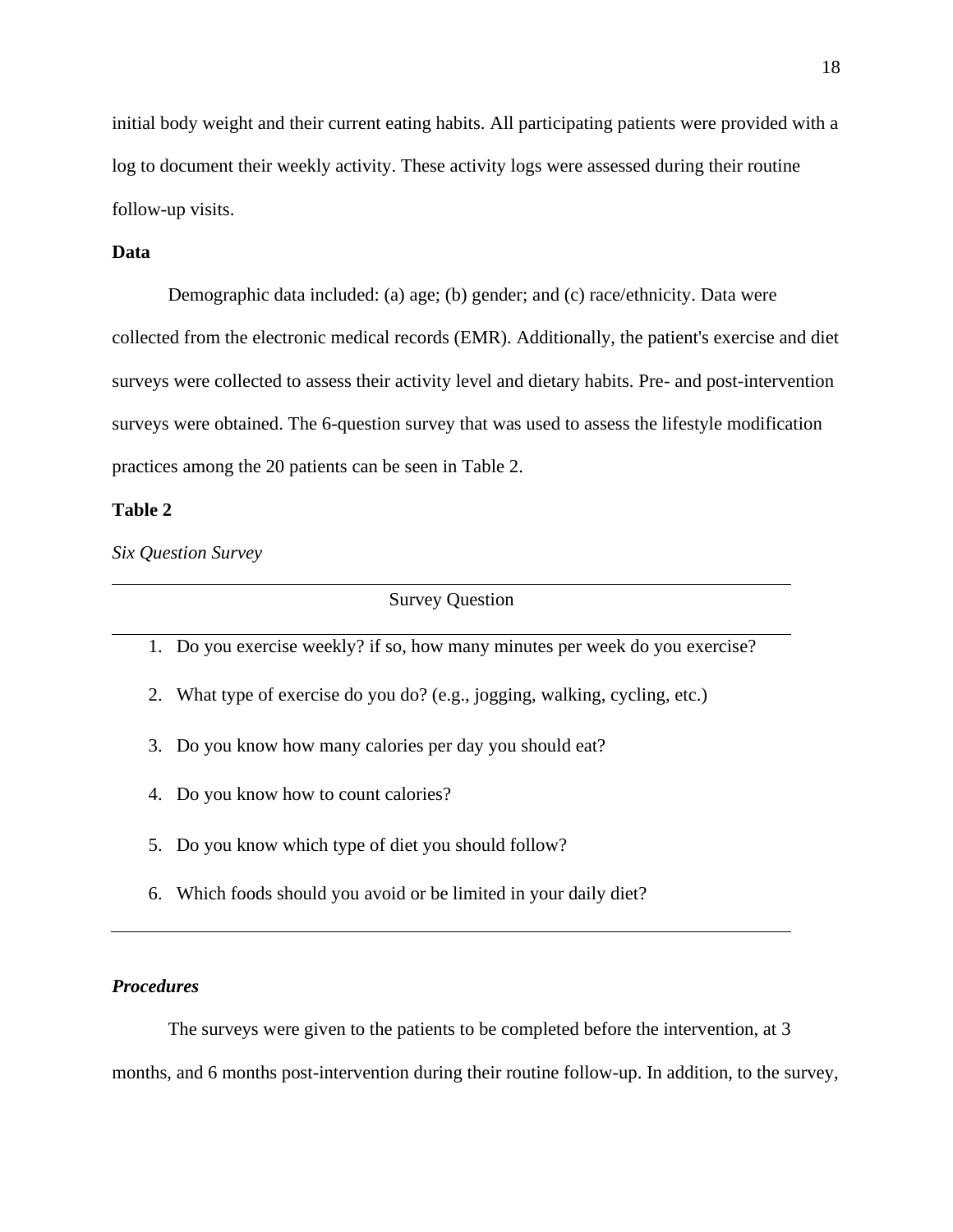additional data were collected to assess the patients' outcomes: (a) BMI; (c) HgA1c, (c) activity levels; and (d) adherence to the ADA diet.

#### *Data Collection*

The data for this EBP project were deidentified for the retrospective-prospective chart review. The information was collected from January 2021 to June 2021 to have enough time to see a change in the HgA1c. Data collected included: demographics, weight, medications, and HgA1c level. These data served as the baseline for comparison. All collected data were encrypted and stored in a password-protected laptop using a protected server in the facility. Survey data were collected and recorded using Microsoft Excel.

#### *Data Analysis*

All data analyses were performed using the Intellectus Statistics software ( $\alpha \leq .05$  for statistical significance). Descriptive statistics were used to analyze participant demographics using frequencies and percentages, and continuous data were analyzed using means and standard deviations. The primary outcome of improving HgA1c levels among pre-diabetic and T2DM patients was analyzed by a repeated-measures analysis of variance (ANOVA) and descriptive statistics. The secondary outcome measuring the difference in pre and post intervention BMI was analyzed using a two-tailed paired sample *t*-test.

#### **Results**

In total, 20 Hispanic patients diagnosed with T2DM participated in the project. The group also include one nurse practitioner. Most participants ( $n = 16, 80\%$ ) were females aged 56 years and older.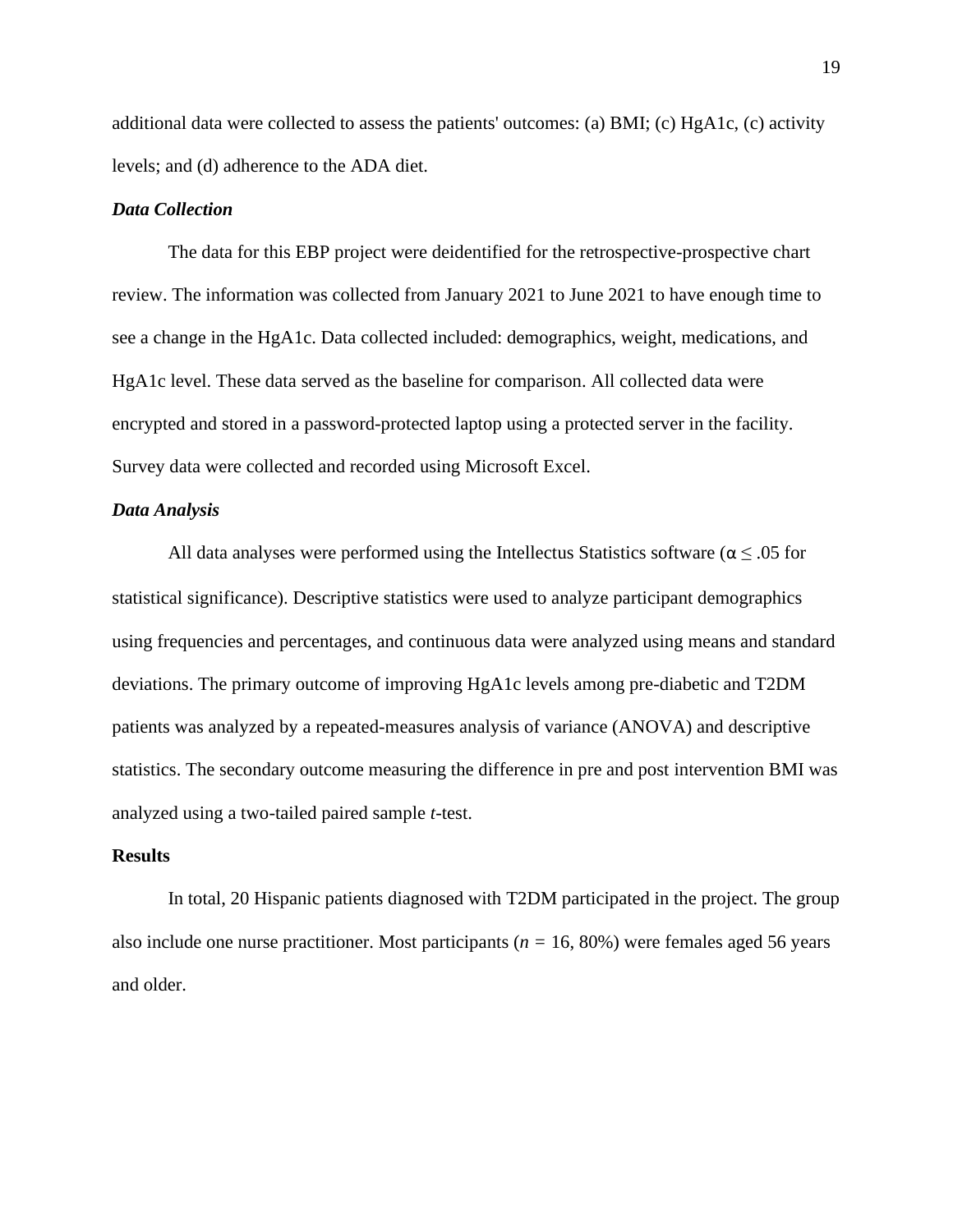## **Figure 1**





The results of the ANOVA assessing the primary outcome of improving HgA1c levels among pre-diabetic and T2DM patients after education on lifestyle modifications was not significant  $(F[2, 38] = 0.49, p = .618)$ , indicating the values of HgA1c at Pre, 3-, and 6-months post-intervention were all similar.

## **Figure 2**

*Q-Q Scatterplot for Normality of the Residuals for the Regression Model.*



Table 3 presents the ANOVA results. Additional information about the means of the within-subjects factor are presented in Table 3 and Figure 3.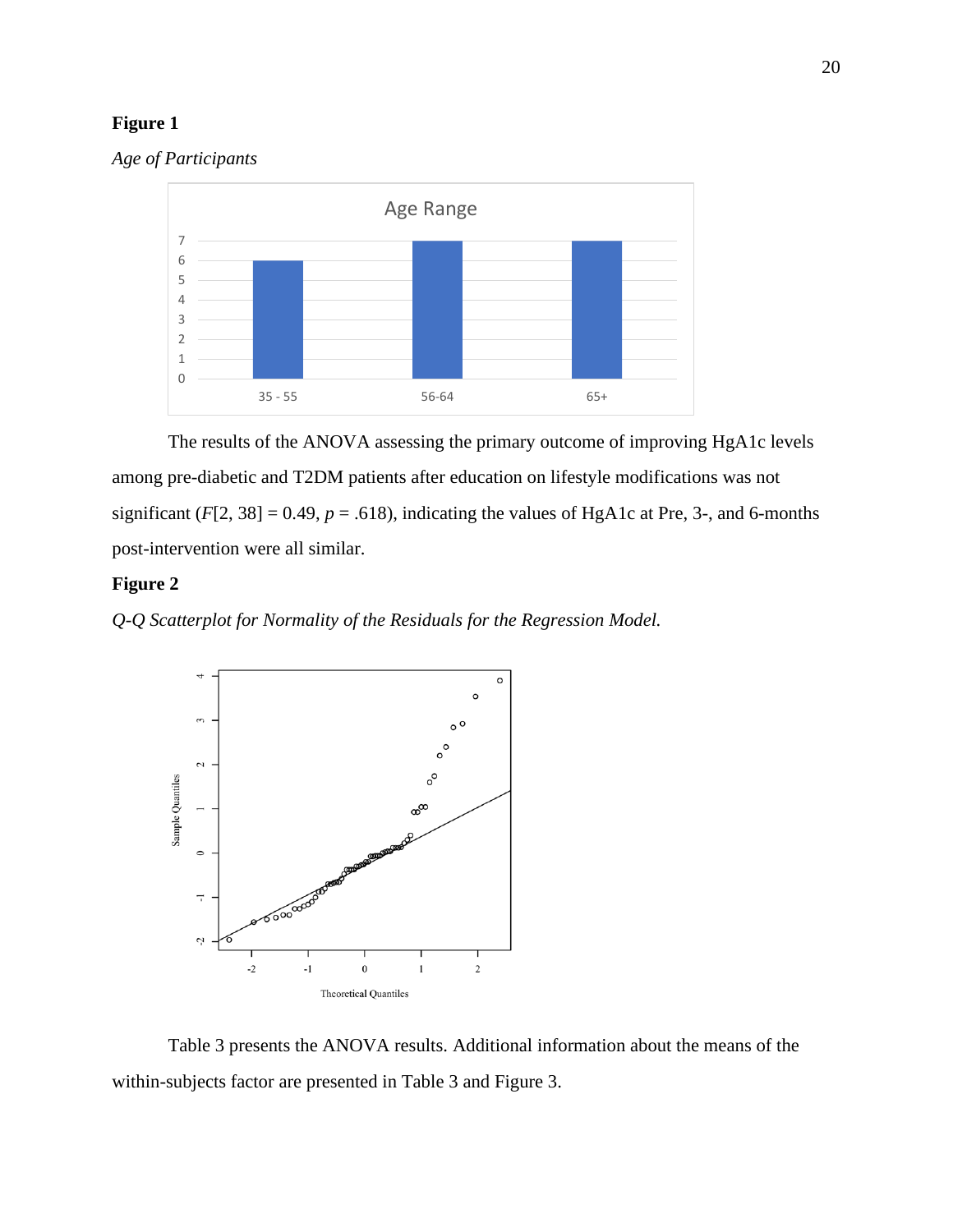## **Table 3**

| Source             | df | SS    | MS   | F    |      | $\eta_{p}$ |
|--------------------|----|-------|------|------|------|------------|
| Within<br>Subjects |    |       |      |      |      |            |
| Within Factor      |    | 0.82  | 0.41 | 0.49 | .618 | 0.03       |
| Residuals          | 38 | 31.82 | 0.84 |      |      |            |

## *Repeated Measures ANOVA Results*

## **Table 4**

*Means Table for Within-Subject Variables*

| Variable                | M    | <b>SD</b> |
|-------------------------|------|-----------|
| HgA1cPre                | 7.58 | 0.84      |
| HgA1c3Mo                | 7.86 | 1.45      |
| HgA1c6Mo                | 7.70 | 1.46      |
| <i>Note.</i> $n = 20$ . |      |           |

## **Figure 3**

*Within-Subject Variable Means*



The descriptive statistics showed ( $n = 13, 65\%$ ) that participants decreased their A1c levels during the project period. In addition, the two-tailed independent samples *t*-test was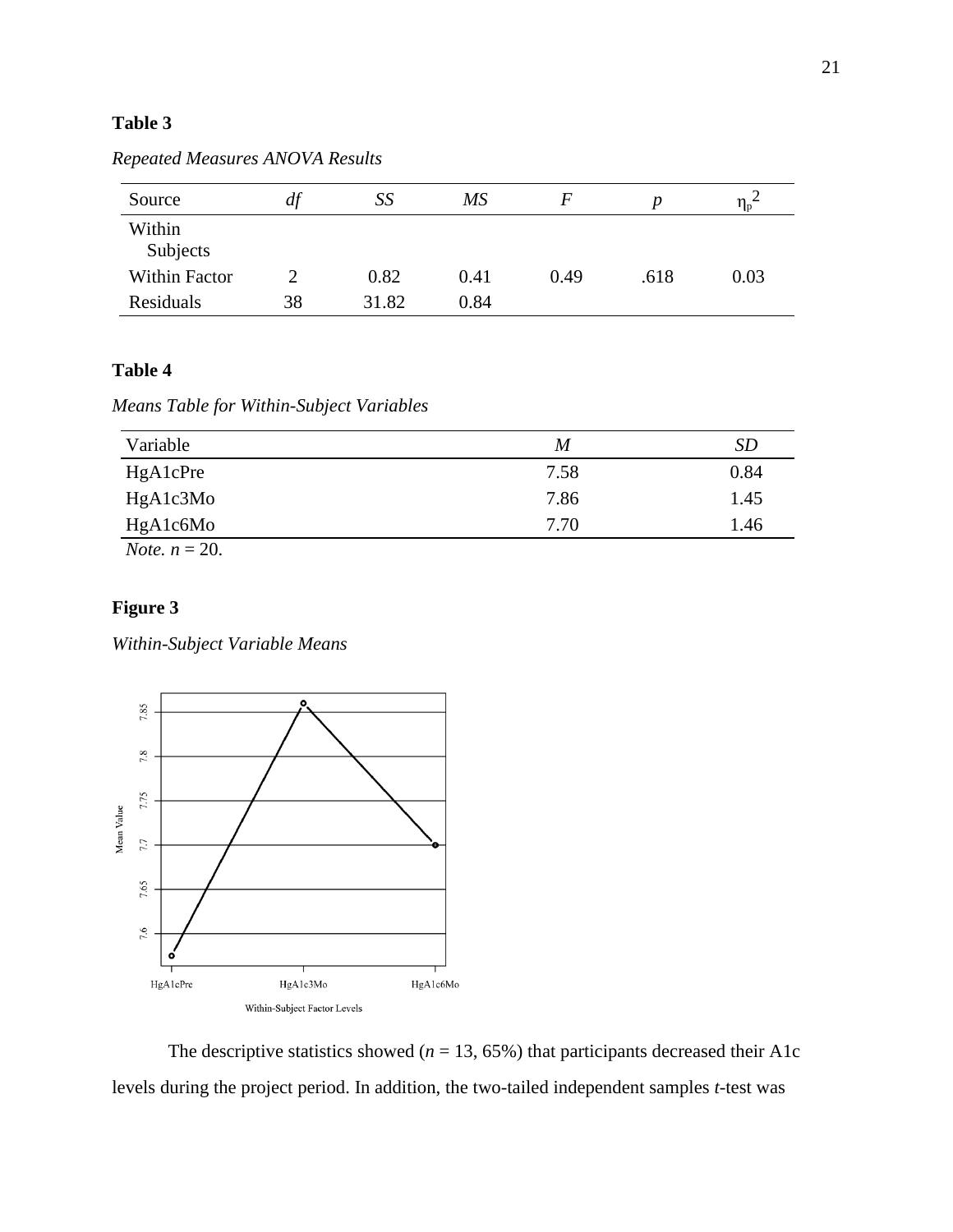significant  $(t[18]) = -2.28$ ,  $p = .035$ ). This outcome indicates the mean between the pre and post HgA1c groups was significantly different between participants who gained weight and those who lost weight.

## **Table 5**

*Two-Tailed Independent Samples t-Test for A1cPrePost by WtUpDown*

|            | Pre     |      | Post |      |         |      |      |
|------------|---------|------|------|------|---------|------|------|
| Variable   | M       | SD   | M    | SD   |         |      | u    |
| A1cPrePost | $-0.85$ | 1.53 | 0.36 | 0.85 | $-2.28$ | .035 | 0.98 |
| .          | ____    |      |      |      |         |      |      |

*Note.*  $N = 20$ *. <i>d* represents Cohen's *d.* 

#### **Figure 4**

*The Mean of A1cPrePost by Levels of WtUpDown with 95.00% CI Error Bars*



The secondary outcome measure of the difference in pre and post-intervention BMI was significant ( $t[19] = 2.32$ ,  $p = .032$ ), which showed a difference in the mean of pre-BMI the mean of post-BMI was significantly different from zero. The two-tailed paired samples *t*-test suggested that pre-BMI mean was significantly higher than the post mean. Before the intervention, 19 or 20 participants did not engage in 150 minutes of exercise a week; however, at 6 months postintervention, the number of participants rose from 1 to 5 of 20 participants and made a change in their lifestyle. This change could also be noted in the number of reported weight loss ( $n = 12$ , 60%) between pre and post-intervention by participants. Pre-intervention, none of the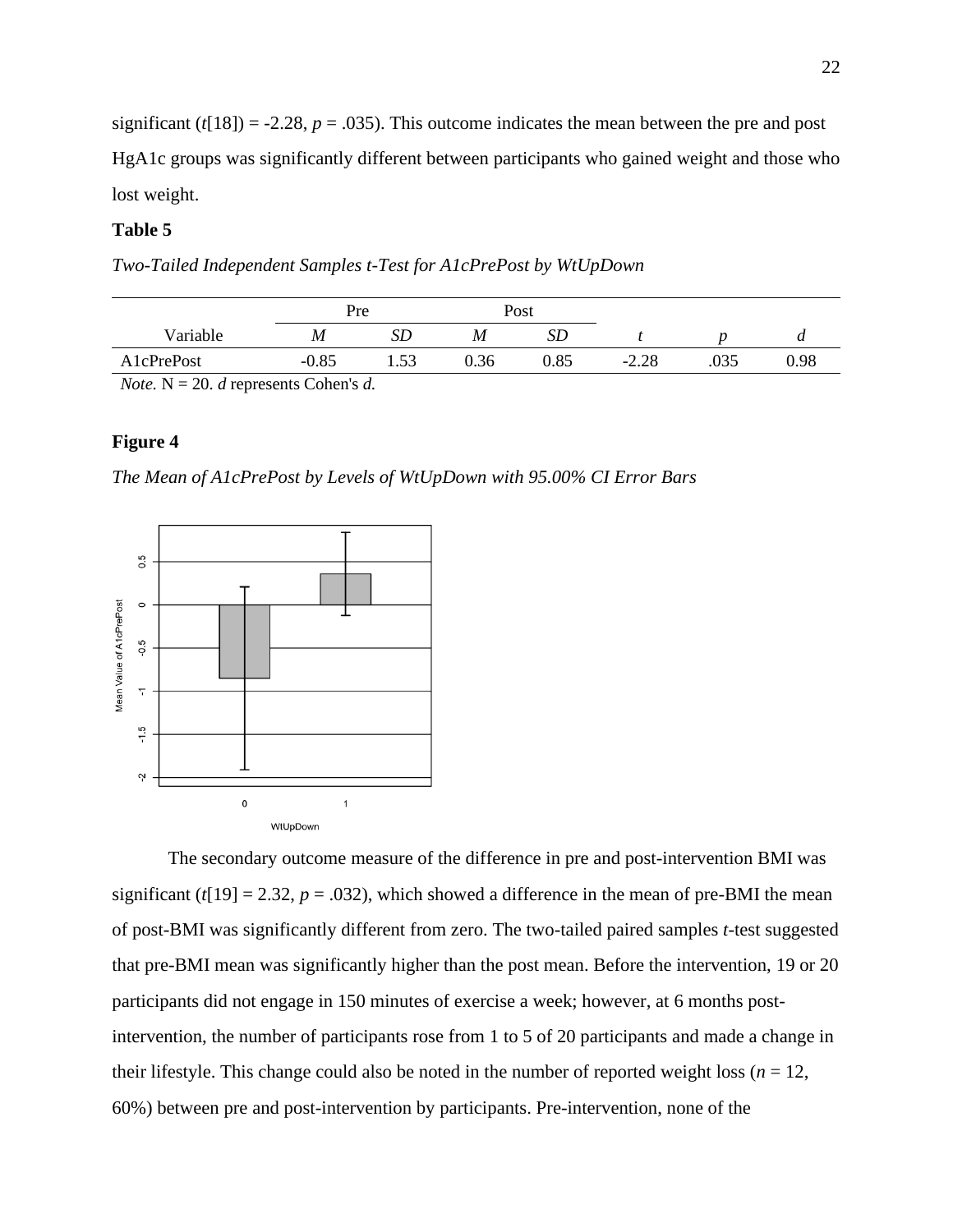participants followed the ADA diet of low carb intake and calorie counting. At the end of the project, 14 of 20 participants were adhering to the ADA diet (Table 6, bar plot of means in Figure 5). Frequencies and percentages are presented in Table 7.

## **Table 6**

*Two-Tailed Paired Samples t-Test for the Difference Between BMIPre and BMIPost*

| <b>BMIPre</b>    |                                | <b>BMIPost</b> |             |              |             |            |
|------------------|--------------------------------|----------------|-------------|--------------|-------------|------------|
| $\boldsymbol{M}$ |                                | M              |             |              |             | u          |
| 20.70            | $\overline{\phantom{a}}$<br>4. | 29.83          | 5.27<br>، ت | റ ററ<br>2.JZ | าวา<br>.vja | 50<br>∪.J∠ |

*Note.* N = 20. Degrees of Freedom for the *t*-statistic = 19. *d* represents Cohen's *d.*

## **Figure 5**

*The Means of BMIPre and BMIPost with 95.00% CI Error Bars*

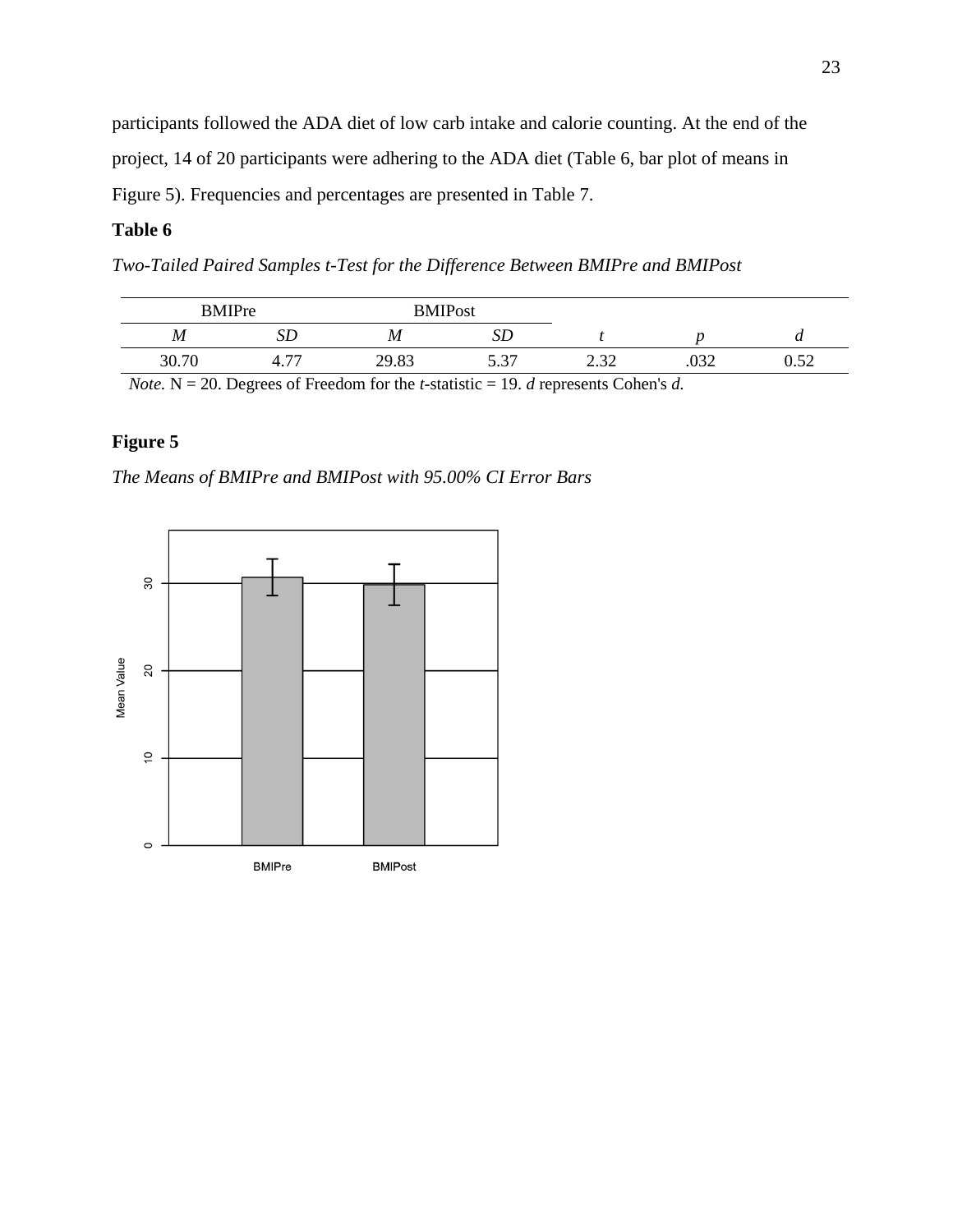## **Table 7**

| Variable           | $\boldsymbol{n}$ | $\%$       |
|--------------------|------------------|------------|
| Gender             |                  |            |
| Female             | $16$             | 80         |
| Male               | $\overline{4}$   | 20         |
| Race               |                  |            |
| Hispanic           | $20\,$           | $100\,$    |
| ActivityLevelPre   |                  |            |
| Yes                | $\mathbf{1}$     | $\sqrt{5}$ |
| $\rm No$           | 19               | 95         |
| ActivityLevelPost  |                  |            |
| Yes                | 5                | 25         |
| $\rm No$           | 15               | 75         |
| ADADietPre         |                  |            |
| $\rm No$           | $20\,$           | $100\,$    |
| <b>ADADietPost</b> |                  |            |
| Yes                | 6                | $30\,$     |
| $\rm No$           | 14               | $70\,$     |
| WtUpDown           |                  |            |
| Up                 | 8                | 40         |
| Down               | 12               | 60         |
| A1cUpDown          |                  |            |
| Up                 | $\overline{7}$   | 35         |
| Down               | 13               | 65         |

*Frequency Table for Nominal Variables*

*Note.* Due to rounding errors, percentages may not equal 100%.

#### **Discussion**

The DPP states that people with prediabetes who take part in a structured lifestyle change program, lose 5% to 7% of their body weight through healthier eating, and include 150 minutes of physical activity per week will minimize their risk of developing T2DM by 58% in those 59 years of age and younger; that number rises to 71% for people over 60 years of age. This EBP project was designed to increase awareness of the importance of prescribing lifestyle interventions in the management of prediabetes and T2DM. Despite the small participant sample size of  $(n = 20)$ , this NP-driven educational intervention on lifestyle modifications in DM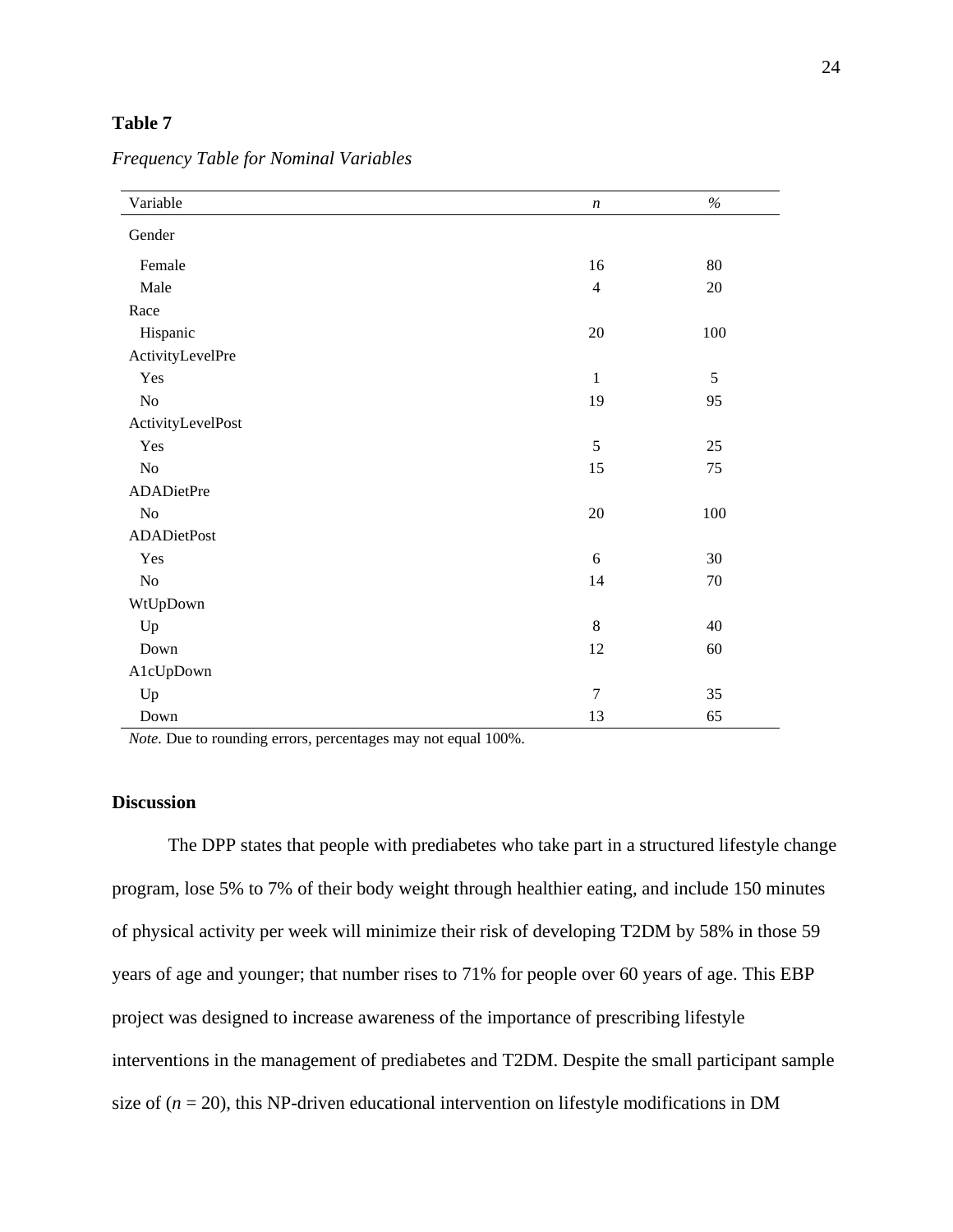management demonstrated an overall decrease in group HgA1c levels between participants that lost weight and those that gained weight.

The average pre-intervention A1c level for those who gained weight was 7.75, and for those who lost weight 7.46, there was a 0.29 difference between both groups. After 3 months, the post-intervention A1c level in weight gainers increased from 7.75 to 8.46. In comparison, A1c levels in those that lost weight decreased from 7.46 to 7.44. at 6 months, weight gainers' A1c levels again increased from 8.46 to 8.6, while weight losers' A1c decreased from 7.44 to 7.10. Although only a small decrease in A1c level was observed, it is important to note that individuals who lost weight went from a BMI level classified as *obesity* to *overweight* with a reported increase in adherence to an ADA diet. Although the education on lifestyle modification interventions was not statically significant  $(p = .618)$ , the findings indicated clinical importance and suggested that small improvements can be made in health promotion, disease progression, and prevention.

Limitations of this project that should be considered include sample size providing inadequate power to demonstrate statically significant results. In addition, data were collected during the holiday seasons of Thanksgiving and Christmas. In December 2021, an online survey conducted by the ADA and the American Heart Association revealed that 73% of people with DM had complete control of dietary choices during a normal week; however, 52% reported less control during holiday weeks due to the many temptations and stress around the festive times. In addition to the holiday season, the participants in this project were affected by the global COVID-19 pandemic guidelines; lockdown and social distancing may have limited patients' access to exercise environments and healthier food choices.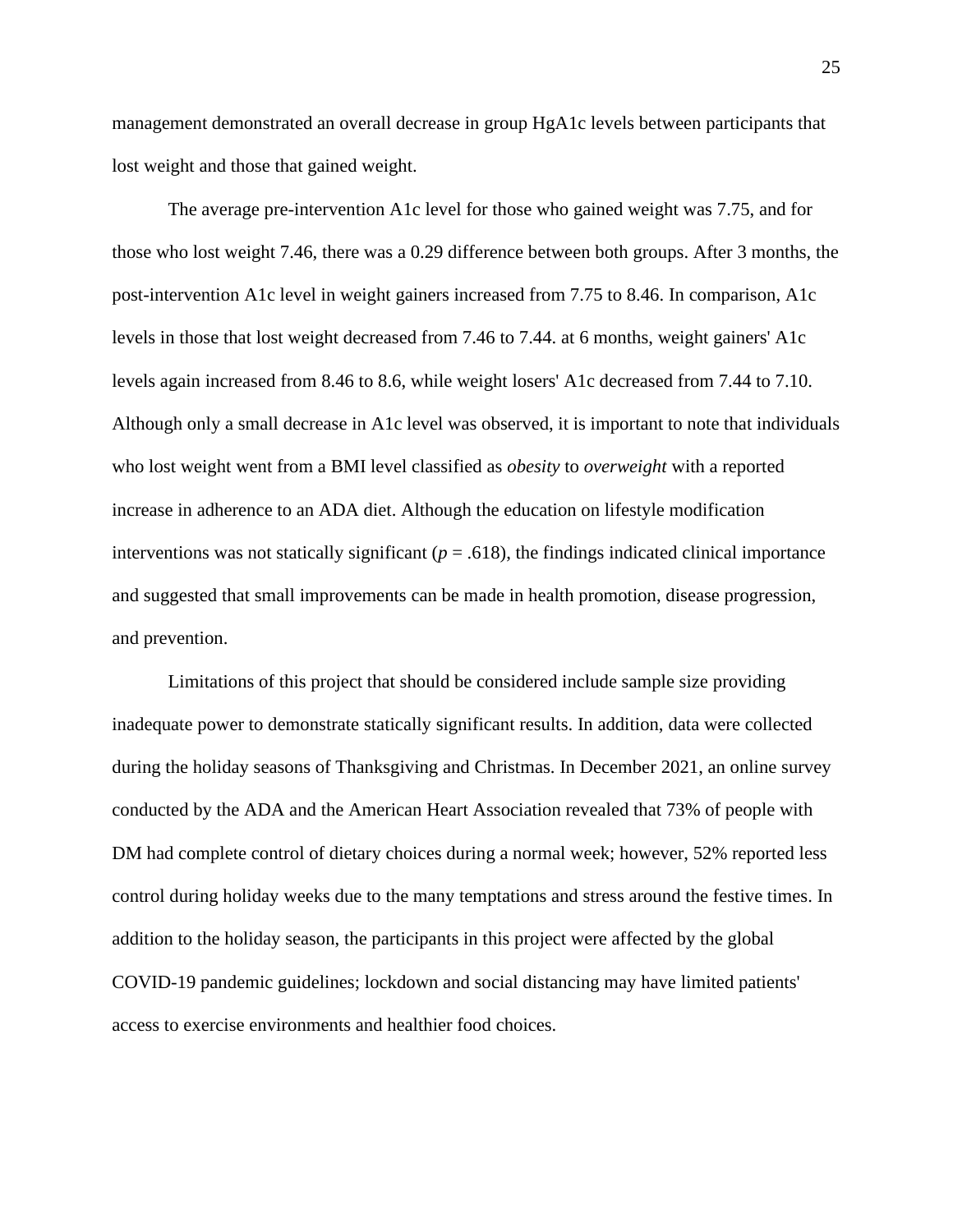The St John's Community Health organization serves an ethnically- and

socioeconomically disadvantaged population across urban and suburban settings with an insurance mix of 80% uninsured and 20% private or public (Medicaid) insurance. Literature has shown that increased prevalence of DM is seen more in urban areas whose residents are noted to be obese, overweight, or have other underlying conditions such as hypertension. As this organization primarily serves a population commonly affected with DM, consideration must be made regarding patients' ability to access healthier foods and engage in physical activities.

#### **Implications for Practice**

The literature review supported the use of lifestyle modifications, physical activity, low carb diet, and patient education to manage T2DM to prevent or delay the progression of this chronic disease. Lifestyle modifications can avert disease complications; therefore, providers should employ these interventions in practice. More research is needed to increase patient adherence to these lifestyle modifications.

#### **Conclusion**

Lifestyle modifications are considered a cornerstone in managing T2DM. It improves blood glucose control, decreases cardiovascular disease, and improves general well-being. Lifestyle modifications play an enormous role in preventing chronic complications of DM and cardiovascular disease. The results of this EBP project demonstrated a positive correlation to favor lifestyle modifications with an emphasis on increased physical activity and dieting. There were positive results identifying a decrease in hemoglobin A1c levels, weight, and improvement in overall patient well-being. The Level I and II evidence of the reviewed studies provided support for prescribing physical activities in the treatment regimen of T2DM.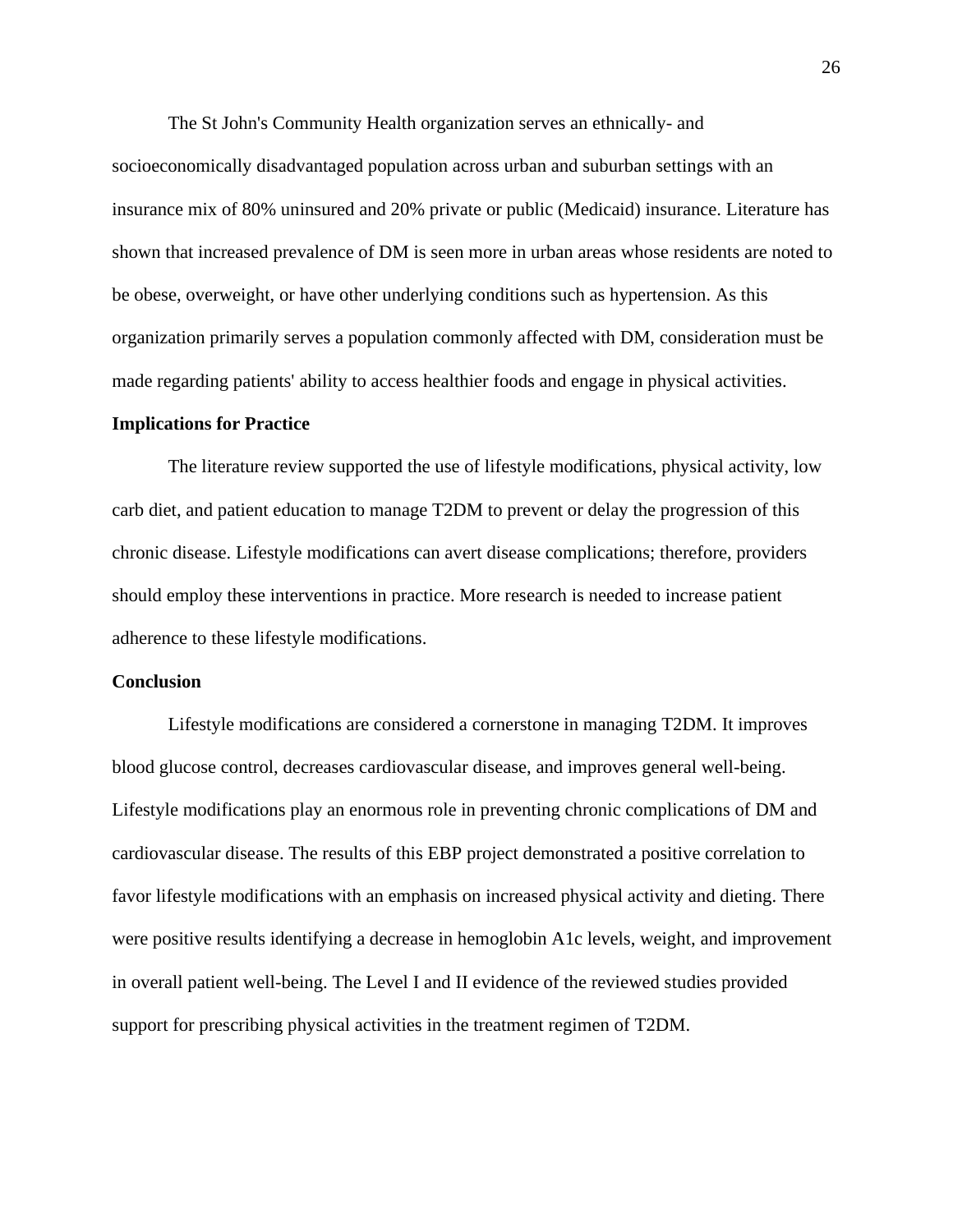## **Author Note**

Anniesatu Newland, RN, MSN, FNP-C, is a Family Nurse Practitioner at St John's Community Health. She is currently a graduate student in the Doctor of Nursing Practice (DNP) in the Emergency Nurse Practitioner (ENP) track at the Hahn School of Nursing, University of San Diego in San Diego, CA. She can be contacted at anewland@wellchild.org. In compliance with standard ethical guidelines, the authors report no relationships with business or industry that would pose a conflict of interest.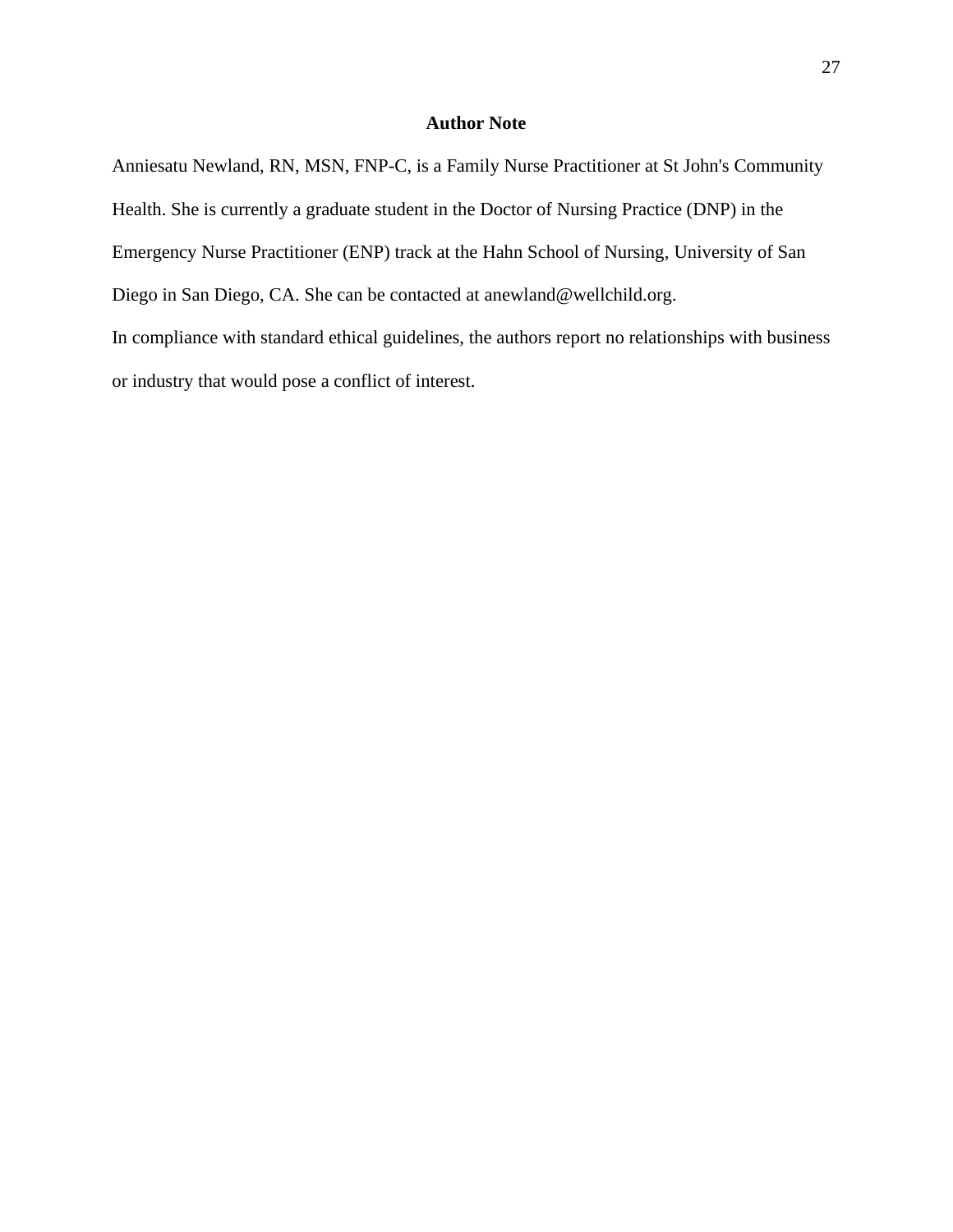#### **References**

American Diabetes Association. (2019). 2. Classification and diagnosis of diabetes: Standards of medical care in diabetes—2020. Diabetes Care, 43(Supplement 1), S14–

S31. <https://doi.org/10.2337/dc20-s002>

- American Diabetes Association. (2021). 3. Prevention or delay of type 2 diabetes: Standards of medical care in diabetes – 2021. *Diabetes Care, 44*(Suppl 1), S34-S39.
- Animaw, W., & Seyoum, Y. (2017). Increasing prevalence of diabetes mellitus in a developing country and its related factors. *PLOS ONE*, *12*(11), Article No. e0187670. [https://doi.org/10.1371/journal.pone.0187670](about:blank)
- Centers for Disease Control and Prevention. (2020, September 28). *National Diabetes Statistics Report, 2020*. [https://www.cdc.gov/diabetes/data/statistics](about:blank)[report/index.html?CDC\\_AA\\_refVal=https://www.cdc.gov/diabetes/data/statistics/statistic](about:blank) [s-report.html](about:blank)
- Chiang, S.-L., Heitkemper, M. M., Hung, Y.-J., Tzeng, W.-C., Lee, M.-S., & Lin, C.-H. (2019). Effects of a 12-week moderate-intensity exercise training on blook glucose response in patients with type 2 diabetes: A prospective longitudinal study. *Medicine,* 98(36), e16860. <https://doi.org/10.1097/MD.0000000000016860>
- Fayehun, A. F., Olowookere, O. O., Ogunbode, A. M., Adetunji, A. A., & Esan, A. (2018). Walking prescription of 10 000 steps per day in patients with type 2 diabetes mellitus: A randomised trial in Nigerian general practice. *British Journal of General Practice*, *68*(667), e139–e145. [https://doi.org/10.3399/bjgp18x694613](about:blank)
- García-Molina, L., Lewis-Mikhael, A.-M., Riquelme-Gallego, B., Cano-Ibáñez, N., Oliveras-López, M.-J., & Bueno-Cavanillas, A. (2019). Improving type 2 diabetes mellitus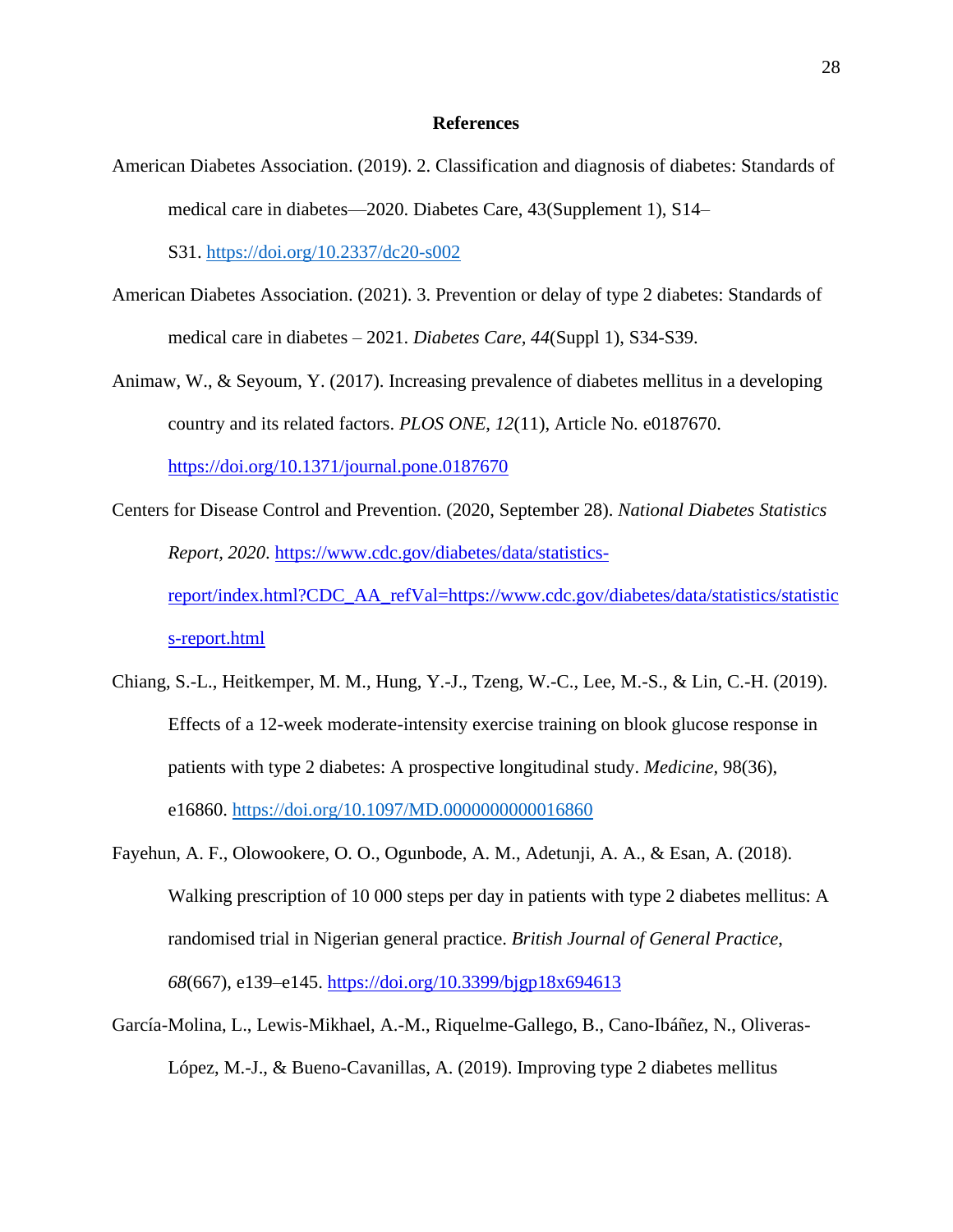glycaemic control through lifestyle modification implementing diet intervention: A systematic review and meta-analysis. *European Journal of Nutrition*, *59*(4), 1313–1328. [https://doi.org/10.1007/s00394-019-02147-6](about:blank)

- Johansen, M., MacDonald, C., Hansen, K., Karstoft, K., Christensen, R., Pedersen, M., Hansen, L., Zacho, M., Wedell-Neergaard, A.-S., Nielsen, S., Iepsen, U., Langberg, H., Vaag, A., Pedersen, B., & Ried-Larsen, M. (2017). Effect of an intensive lifestyle intervention on glycemic control in patients with type 2 diabetes. *JAMA*, *318*(7), 637. [https://doi.org/10.1001/jama.2017.10169](about:blank)
- Leite, R., Banzato, L., Galendi, J., Mendes, A., Bolfi, F., Veroniki, A., Thabane, L., & Nunes-Nogueira, V. (2020). Effectiveness of non-pharmacological strategies in the management of type 2 diabetes in primary care: A protocol for a systematic review and network metaanalysis. BMJ Open, 10(1), Article No. e034481. https://doi.org/10.1136/bmjopen-2019- 034481
- Melnyk, B. M., & Fineout-Overholt, E. (2019). *Evidence-based practice in nursing & healthcare: A guide to best practice* (4th ed.)*.* Wolters Kluwer.
- National Institute of Diabetes and Digestive and Kidney Diseases. (n.d.). *Diabetes prevention program.* [https://www.niddk.nih.gov/about-niddk/research-areas/diabetes/diabetes](about:blank)[prevention-program-dpp](about:blank)
- Stetler, C. B. (2001). Updating the Stetler model of research utilization to facilitate evidencebased practice. *Nursing Outlook*, *49*(6), 272–279. [https://doi.org/10.1067/mno.2001.120517](about:blank)